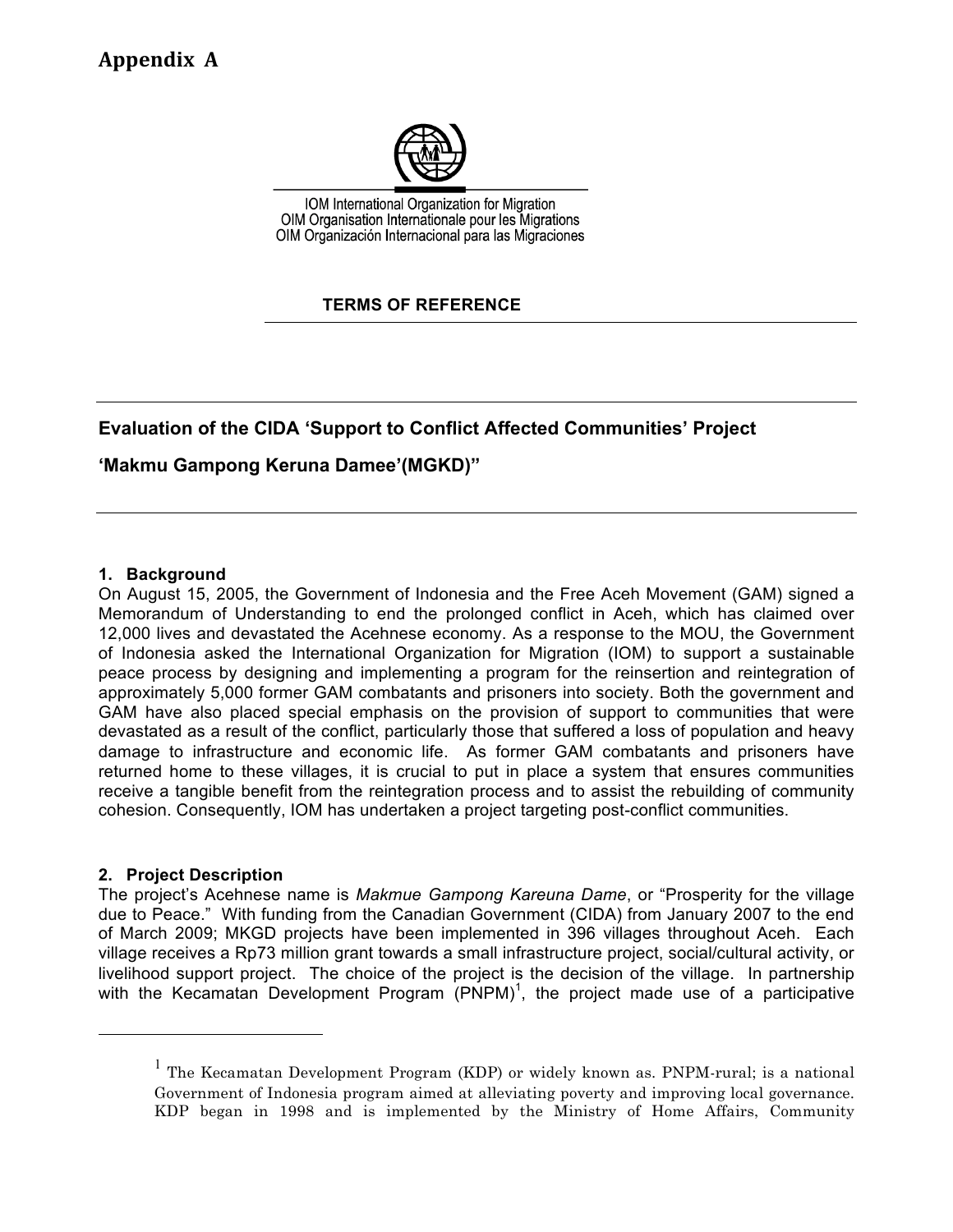approach intended to ensure that all members of the community, including women, former combatants and prisoners, were involved in the conception, planning, implementation, monitoring and maintenance activities of the project. This approach aimed at providing a means for all parties to work together to achieve the common goal of rebuilding their village and ensuring that former combatants and prisoners reintegrated as active members of their community and so reinforcing  $peace<sup>2</sup>$ .

# **3. Project Purposes (Overall Objectives):**

(1) To provide an immediate peace dividend to strengthen and stimulate socio-economic development for all in conflict affected communities. These improved socio-economic conditions shall be achieved by enhanced community infrastructure and income generation.

(2) Through the project process, assist the smooth reintegration of former combatants and amnestied prisoners into communities. This strengthened social cohesion shall be achieved through the promotion of community development projects and collective decision-making process.

# **Outcomes:**

- 1. Strengthened social cohesion, through the promotion of community development projects and collective decision-making processes.
- 2. Improved socio-economic conditions for women and men through enhanced environmentally sustainable community, infrastructure and income generation projects.

# **Overall Expected results include:**

- Conflict affected community participation in planning is enhanced and is gender equitable.
- Small-scale community projects as well as specific women's projects are completed in 396 villages.
- Environmental issues are considered and addressed during project planning at the village level.

# **Specific Expected results include:**

- Enhanced gender understanding through training of trainers for project staff, facilitators and selected civil society.
- Village community facilitation and design process, ensuring systematic social (including women) inclusion is conducted.
- Village implementation teams are selected for each village and with IOM technical assistant support formulate proposals.

Development Office (PMD). The program is funded through government budget allocations, donor grants, and loans from the World Bank. Villagers engage in a participatory planning and decision-making process to allocate resources to their self-defined development needs and priorities.

<sup>2</sup> Implementation of the Makmue Gampong Kareuna Dame (MGKD) Project utilizes the mechanism already set in place by KDP. The only significant difference is that funds for the MGKD project are directly allocated for the target villages chosen by IOM. As such, the execution of the MGKD project may be initiated directly at the village level without any competition at the *kecamatan* (sub-district) level.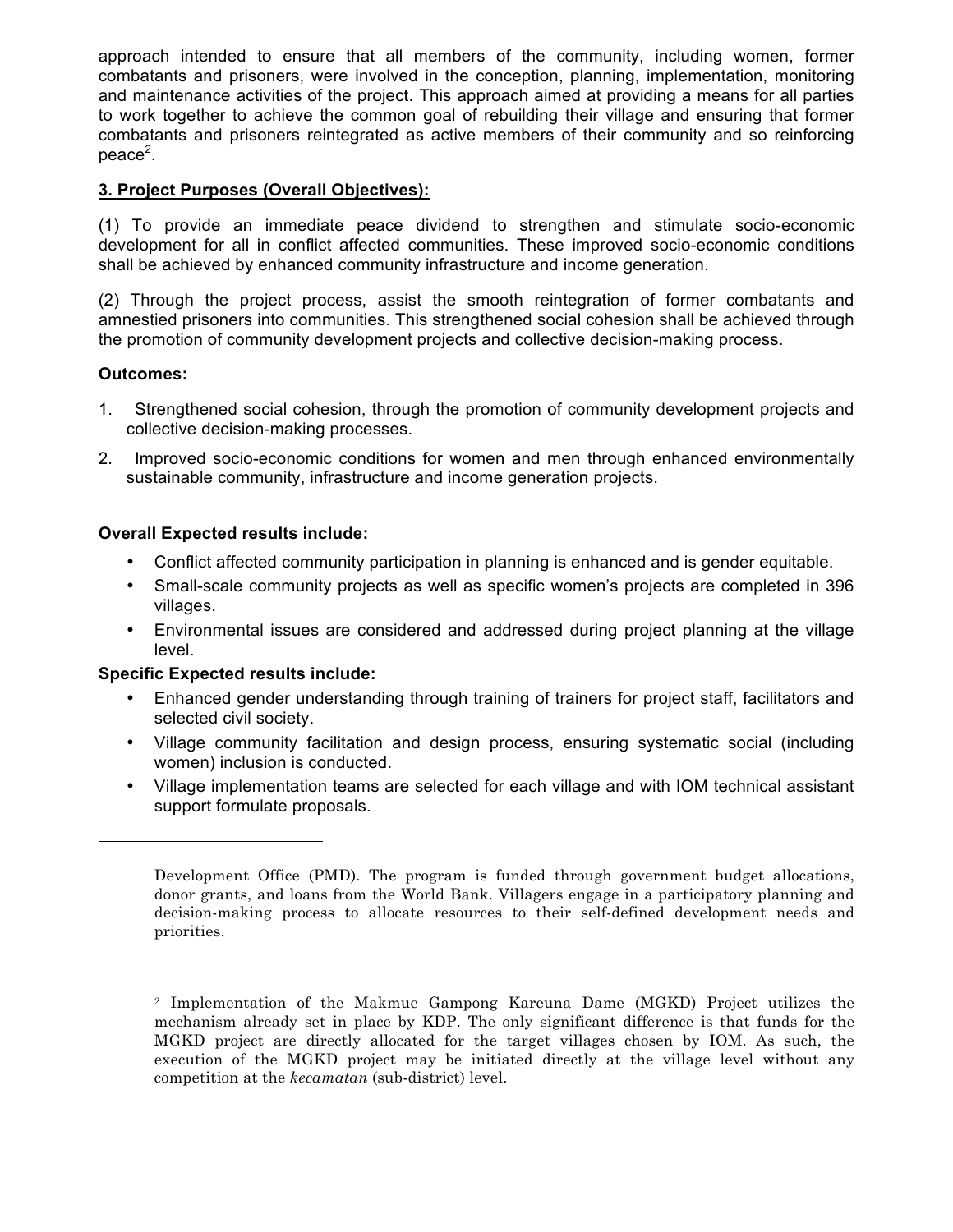- Village implementation teams are trained in financial management in partnership with KDP financial management team.
- Small-scale projects are implemented in each of the 396 villages selected.
- Specific women's projects are implemented in each village.
- Environmental concerns are addressed during the planning stage.
- Women's Leadership and Capacity Building Training is completed for two women from each of 12 villages and the women's meetings are sustainable.

# **4. Objectives of the External Evaluation**

The objective of the external evaluation is to evaluate the overall performance and achievements of the NAD project to date, in line with its objectives and project purposes. In particular, the evaluation will consider the relevance, performance, and outputs of the project implementation and make some recommendations for similar projects in the future:

- *Relevance***:** Evaluate the pertinence of project objectives and purposes, in relation to the expected impact of the project, target groups, indirect and direct beneficiaries;
- *Performance***:** Evaluate the project's *effectiveness* (to what extent has the project produced its desired results); evaluation of project *efficiency* (to what degree have resources been optimized during the project implementation and has the project achieved a satisfactory level of cost-effectiveness); *timeliness* (appropriateness of activities' planning);
- *Outputs and outcomes:* Evaluate the project impact and potential for sustainability of physical projects, project management systems and the democratic planning and management processes/principles. Assess if these democratic systems are being taken up by government entities. The evaluation will pay particular attention to the overall impact of the project on and its contribution to the consolidation of the peace in the conflict-affected province.

In particular, the evaluation will:

- Assess the achievement of the project's purposes and objectives:
	- $\circ$  Consider the extent to which the project's outputs and activities are contributing to its stated purposes and objectives (taking into account the project's complimentarily with other relevant programs implemented in Aceh by IOM and other organizations);
	- o Consider the contribution of the purposes to the project's overall objective;
	- $\circ$  Consider whether the relevant risks associated with the assumptions were identified and adequately mitigated against;
	- $\circ$  Assess whether the project achieved its purposes and objectives in the agreed timeframes and budget.
- Assess the quality of the inputs provided:
	- $\circ$  Consider technical support and project management, including, but not limited to, administrative support and financial management;
	- $\circ$  Consider the MGKD project's relationship to: the KDP, related projects in IOM, related projects outside IOM, the beneficiaries, the donor, local government;
	- $\circ$  Consider operational arrangements, including, but not limited to, between IOM and KDP;
	- $\circ$  Consider activities undertaken and internal outputs used as tools for the project, including but not limited to IOM technical assistants, PNPM (KDP) facilitators, training modules, resource materials, monitoring and evaluation tools, and reports;
	- $\circ$  Assess the internal and external monitoring strengths and weaknesses;
	- o Consider whether the grant contract documents and previous evaluations have been appropriately followed and considered.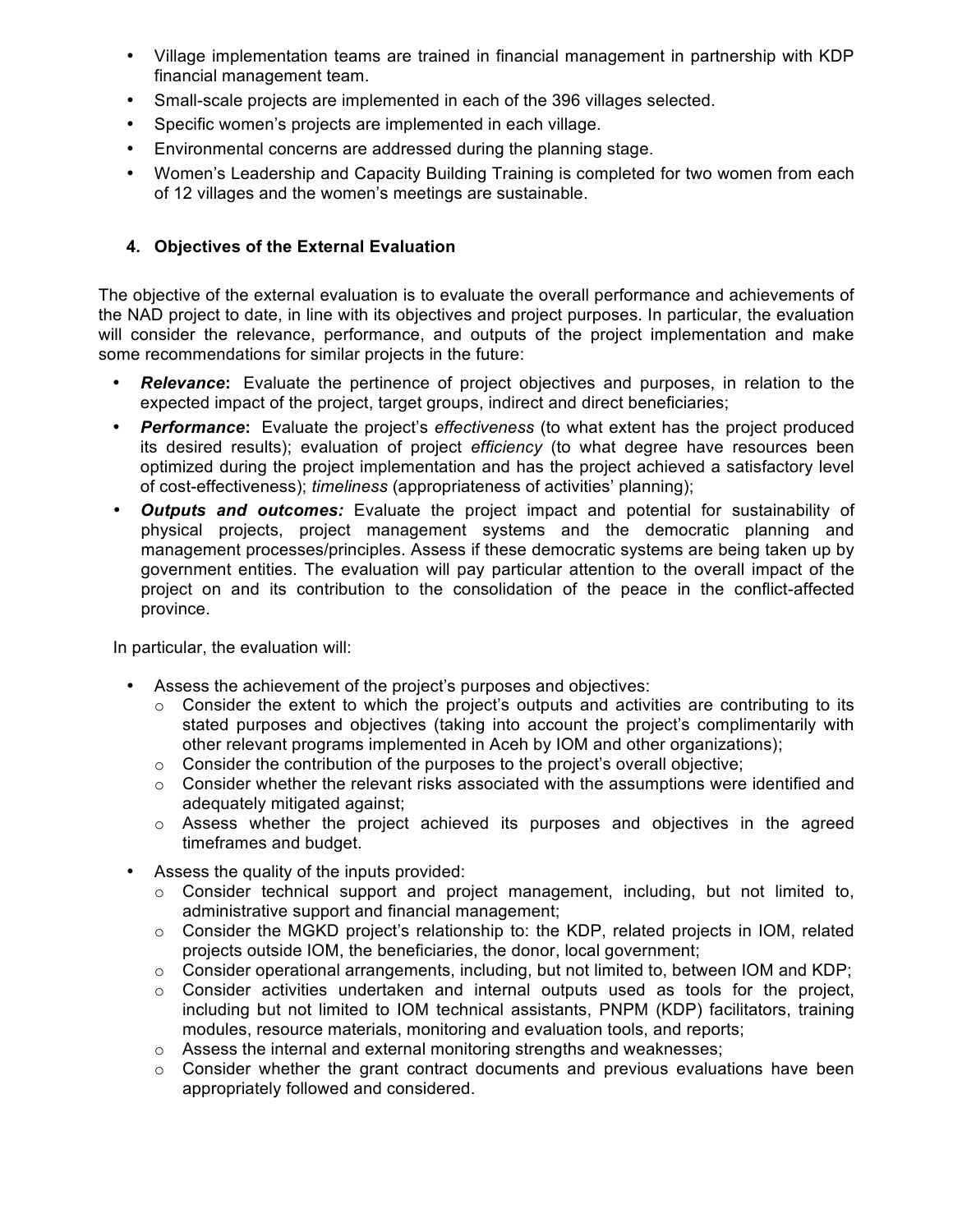- Assess outputs and outcomes:
	- o Consider the quality, range and effectiveness of the interventions and methodology pursued;
	- $\circ$  Consider the gender equality dimensions of the project, including achievement of gender equality results, the strengths and weaknesses of the project's approach to integrating gender given the resources 9human and financial) that were allocated to this;
	- o Consider the risks and challenges as outlined in the log frame and assess the success of the solutions applied.
	- o Did additional activities such as gender and environmental training enhance results? Why or why not?
- Compare Phase 1 and Phase 2 of the project especially in the light of any changes that were made such as the greater role in village selection given to local government in Phase 2 and the effect this may have had on the willingness to adopt the ideas/concepts introduced by the project in broader village development.
- A specific chapter will be dedicated to the overall impact of the project and its contribution to the consolidation of the peace process in the conflict-affected villages targeted.
- Assess the sustainability of the key results achieved by the project, as well as the potential for 'institutionalization' of the approaches and processes introduced by the projects at village level, in partnership with local government officials.
- Make recommendations on possible improvements in methodology and implementation, which could be practically, implemented in future projects.

# **5. Methodology**

The Evaluation Team will conduct a qualitative and quantitative assessment of the project's success through extensive deskwork and fieldwork. Specific activities to be undertaken by the Evaluation Team will be determined by the Team Leader, in close consultation with IOM, which will review and approve the proposed methodology and timetable before work is initiated.

Activities will include, but may not be limited to, the following:

- a) Review project documents and publications/outputs relating to the program; including the grant contract documents and attachments; working documents; progress updates and reports training curricula and previous internal evaluations;
- b) Factor in conclusions and recommendations from the FGD findings from pre Phase 2 of the project and replicate the questions posed during that FGD in order to determine the extent of any subsequent change.
- c) Conduct in depth personal interviews and focus group discussions with IOM staff, KDP and key stakeholders directly and indirectly involved as implementing partners (e.g. local government, community leaders, and cultural leaders) and other organizations working in a similar field of work (e.g. UNDP, the World Bank);
- d) Conduct interviews and focus group discussions with beneficiaries.
- e) Evaluate each stage of the project from village selection to project closure for efficiency and effectiveness and impact.
- f) Conduct field visits to meet with stakeholders and beneficiaries in 31 sub-districts throughout Aceh, and evaluate projects from Phase 1 and Phase 2.

# **6. Outputs of Evaluation: Presentation of Results and Reporting**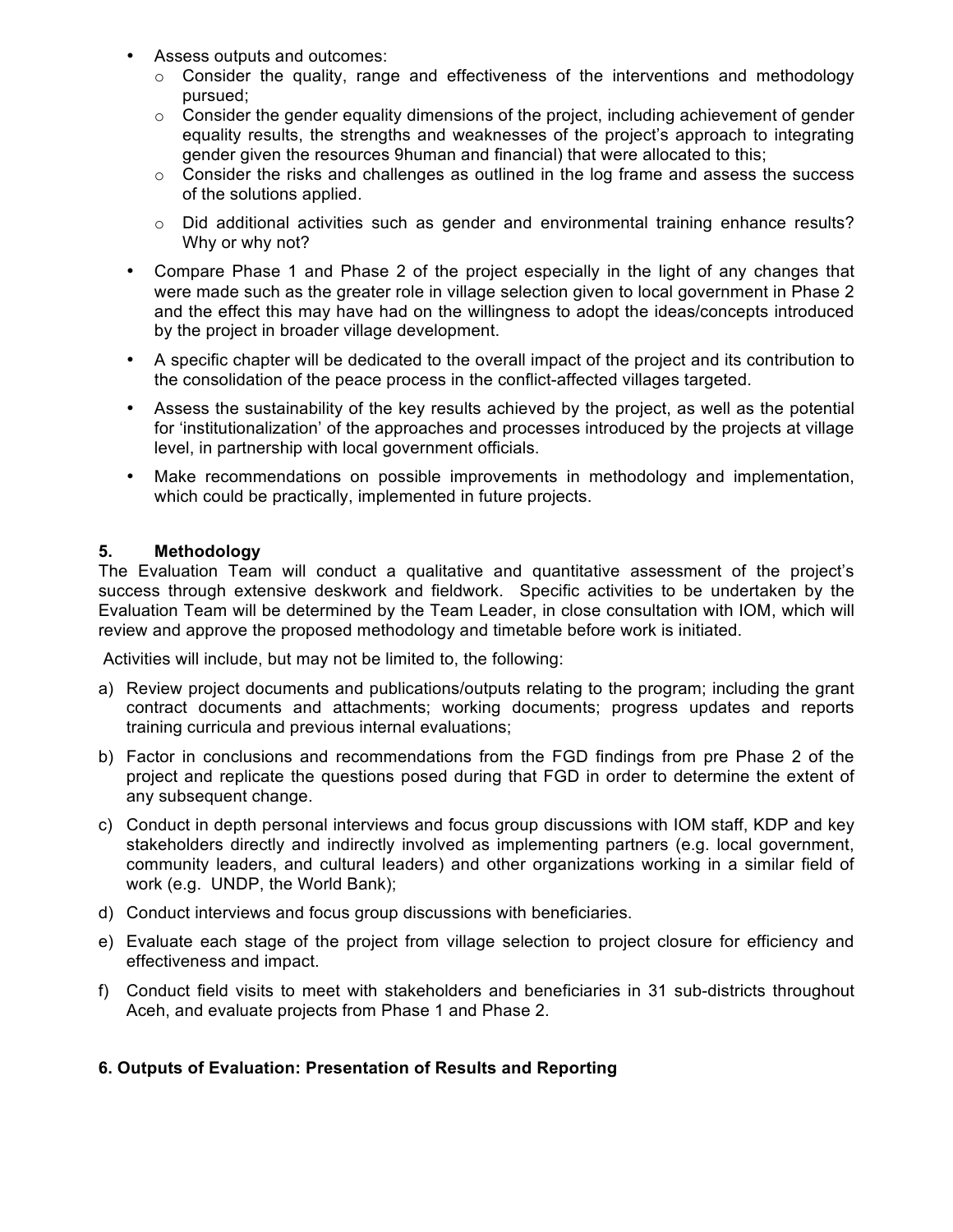While the working language of the evaluation will be Indonesian the initial output of the evaluation will be a comprehensive draft report in both English and in Indonesian (including an Executive Summary), outlining the methodology pursued and main findings of the evaluation, including lessons learned and recommendations for any future projects.

In doing so the evaluators should distinguish, as far as possible, between the contributions of the project and other contributory factors in the wider environment. A draft report will be submitted to IOM, in the form of a PowerPoint, for clarification, review and input. The evaluation team will integrate the feedback into the report and submit the final evaluation report to IOM prior to finalization and submission to IOM.

The findings and recommendations from the evaluation report will be presented to IOM and the donors.

# **7. Evaluation Team: Selection, Formation and Qualification**

The evaluation will be undertaken by an organization or a team of independent experts selected by IOM through competitive tender.

The Evaluation team will have experience in monitoring and evaluation, with a sociology/anthropology background and/or a good command of data collection and interviewing techniques. They will be familiar with project management or have experience in similar capacity building projects in post-conflict environments. They must have a good understanding of the Aceh context and fully understand the nature of the program, which is politically sensitive. Expertise in analyzing gender issues and considerations and environmental considerations relevant to development projects implemented in a context such as Aceh is required. An essential requirement is good knowledge and background on Indonesia and in the Indonesian language. A good knowledge of Acehese is a distinct advantage.

# **8. Resources and timing**

Timeframe: March 2009 – May 2009

18 March – 4 April 09: Tender final evaluation (4 April 09 is the deadline)

| 8 April:           | Awarding of contract                                                                                                                                                         |
|--------------------|------------------------------------------------------------------------------------------------------------------------------------------------------------------------------|
| $8 - 13$ : April:  | Evaluation preparation by chosen organization                                                                                                                                |
| $13 - 20$ April:   | Document review                                                                                                                                                              |
| 20 April - 11 May: | Field visits. Note "fieldwork" includes visits to villages as well<br>as<br>interviewing officials, other projects, etc. at sub-district, district and provincial<br>levels. |
| $11 - 22$ May:     | Draft report                                                                                                                                                                 |
| 23 May:            | Presentation of report to, IOM for clarifications and inputs                                                                                                                 |
| 23 May $-$ 30 May: | Finalization of evaluation report.                                                                                                                                           |
| 31 May:            | Submission of final Evaluation report.                                                                                                                                       |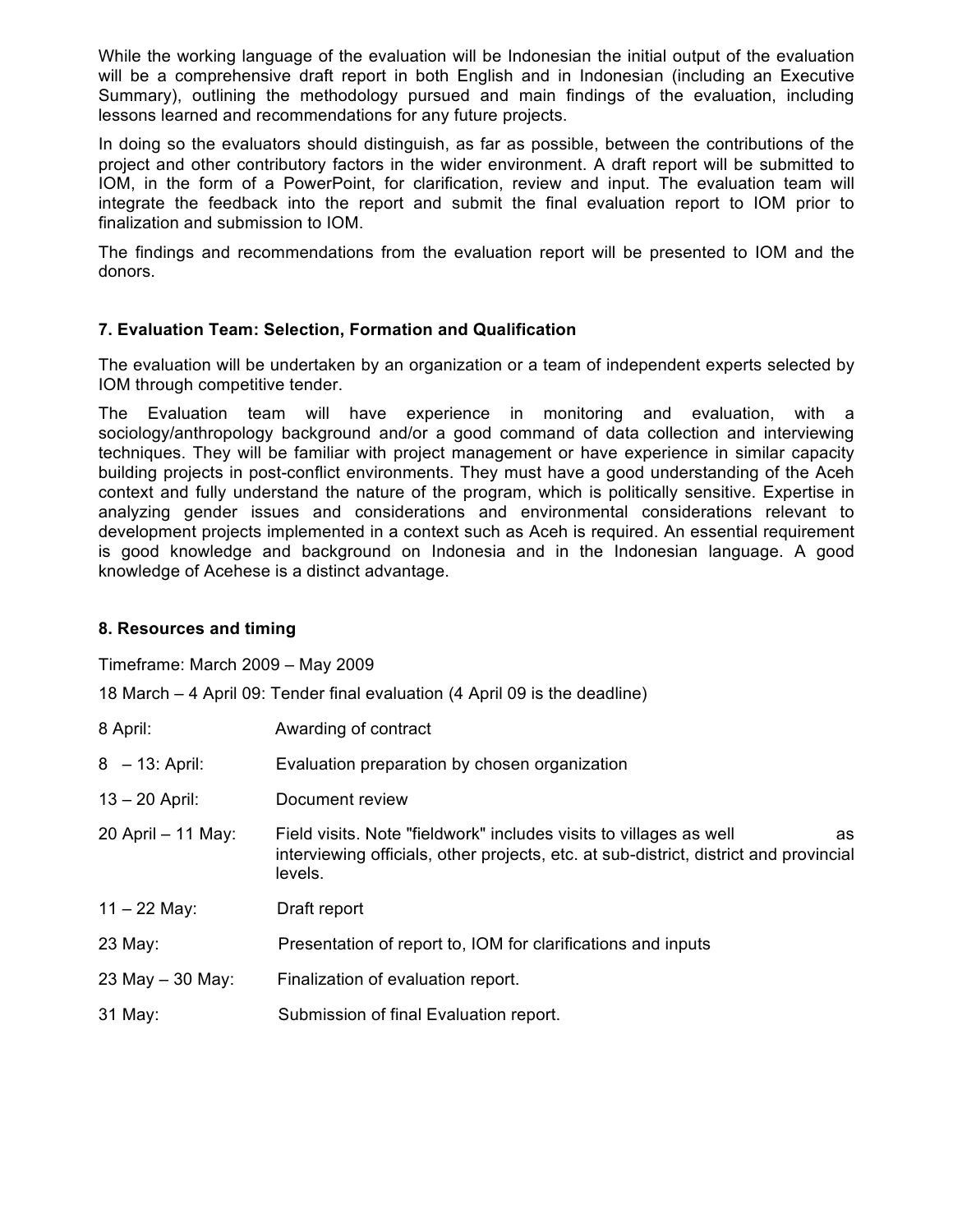#### **Evaluation of:**

# **CIDA SUPPORT TO CONFLICT AFFECTED COMMUNITIES IN ACEH PROJECT**

### *MAKMUE GAMPOENG KAREUNA DAMEE*

#### **WORK PLAN April 2009 to June 2009**

#### **Prepared by Scott Cunliffe (Independent Consultant)**

scunliffe74@yahoo.co.uk

#### **Project Overview**

The *Makmue Gampong Kareuna Dame* or MGKD Project received funding from the Canadian Government (CIDA) from January 2007 to the end of March 2009. During 27 months of operation 396 villages throughout Aceh each received a Rp.73 million grant towards a self-determined infrastructure project, social/cultural activity, or livelihood support project. In partnership with the national KDP<sup>3</sup> project, MGKD used a participative approach intended to ensure that all members of the community, including women, former combatants and prisoners, were involved in the conception, planning, implementation, monitoring and maintenance activities of the project. This approach aimed at providing a means for all parties to work together to achieve the common goal of rebuilding their village and ensuring that former combatants and prisoners reintegrated as active members of their community to reinforcing peace.

### **MGKD's main objectives were:**

(1) To provide an immediate peace dividend to strengthen and stimulate socio-economic development for all in conflict affected communities. These improved socio-economic conditions shall be achieved by enhanced community infrastructure and income generation.

(2) Through the project process, assist the smooth reintegration of former combatants and amnestied prisoners into communities. This strengthened social cohesion shall be achieved through the promotion of community development projects and collective decision-making process.

### **MGKD's expected outcomes were:**

3. Strengthened social cohesion, through the promotion of community development projects and collective decision-making processes.

4. Improved socio-economic conditions for women and men through enhanced environmentally-sustainable community, infrastructure and income generation projects.

### **MGKD's overall expected results were:**

- Conflict affected community participation in planning is enhanced and is gender equitable.
- Small-scale community projects including women specific projects are completed in 396 villages.

<sup>3</sup> Commencing in 1998 the *Kecamatan
Development
Program* (now known as PNPM) is a national program implemented the Community Development Office (PMD) of the Ministry of Home Affairs. Aimed at alleviating poverty and improving local governance. KDP is funded through government budget allocations, donor grants, and World Bank loans. Villagers engage in a participatory planning and decision-making process to allocate resources to their selfdefined development needs and priorities. While MGKD utilizes established KDP mechanisms the MGKD funds are directly allocated for target villages chosen by IOM. As such, the execution of MGKD may be initiated directly at the village level without any competition at the *kecamatan* (sub-district) level.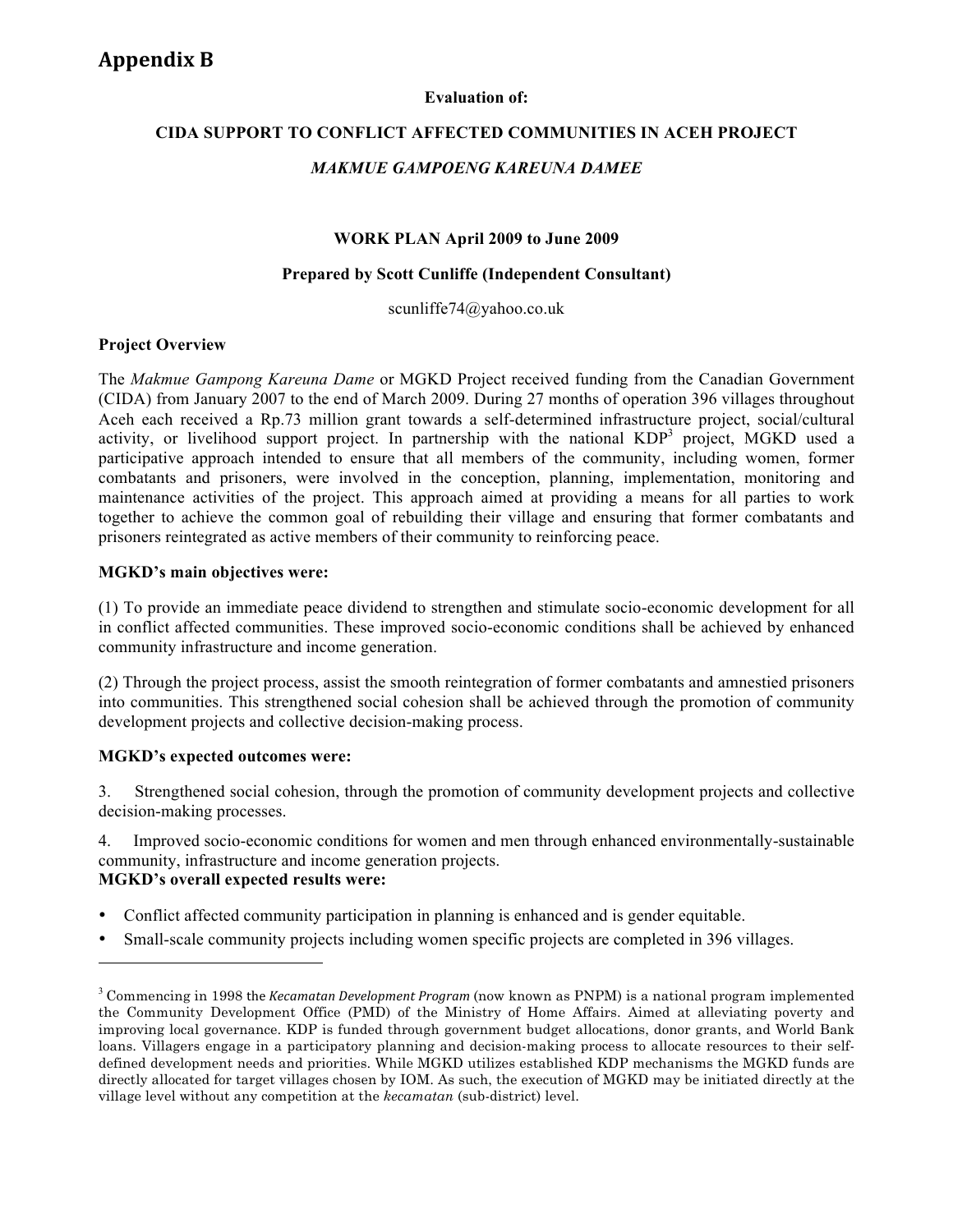• Environmental issues are considered and addressed during project planning at the village level.

### **Specific Expected results include:**

• Enhanced gender understanding through training of trainers for project staff, facilitators and selected civil society.

• Village community facilitation and design process, ensuring systematic social (including women) inclusion is conducted.

• Village implementation teams are selected for each village and with IOM technical assistant support formulate proposals.

• Village implementation teams are trained in financial management in partnership with KDP financial management team.

- Small scale projects are implemented in each of the 396 villages selected.
- Specific women's projects are implemented in each village.
- Environmental concerns are addressed during the planning stage.

• Women's Leadership and Capacity Building Training is completed for two women from each of 12 villages and the women's meetings are sustainable.

#### **Mandate: rational and purpose**

The objective of the external evaluation is to **evaluate the overall performance and achievements of the MGKD project to date**, in line with its objectives and project purposes. In particular, the evaluation will consider the **relevance, performance, and outputs of the project implementation and make some recommendations for similar projects in the future.** As prescribed in the evaluation TOR the following principles will be evaluated:

- *Relevance***:** Evaluate the pertinence of project objectives and purposes, in relation to the expected impact of the project, target groups, indirect and direct beneficiaries;
- *Performance***:** Evaluate the project's *effectiveness* (to what extent has the project produced its desired results); evaluation of project *efficiency* (to what degree have resources been optimized during the project implementation and has the project achieved a satisfactory level of cost-effectiveness); *timeliness* (appropriateness of activities' planning);
- *Outputs and outcomes:* Evaluate the project impact and potential for sustainability of physical projects, project management systems and the democratic planning and management processes/principles. Assess if these democratic systems are being taken up by government entities. The evaluation will pay particular attention to the overall impact of the project on and its contribution to the consolidation of the peace in the conflict-affected province.

In particular, the evaluation will also:

- **Assess the achievement of the project's purposes and objectives:**
	- o Consider the extent to which the project's outputs and activities are contributing to its stated purposes and objectives (taking into account the project's complimentarily with other relevant programs implemented in Aceh by IOM and other organizations);
	- o Consider the contribution of the purposes to the project's overall objective;
	- o Consider whether the relevant risks associated with the assumptions were identified and adequately mitigated against;
	- o Assess whether the project achieved its purposes and objectives in the agreed timeframes and budget.
- **Assess the quality of the inputs provided:**
	- o Consider technical support and project management, including, but not limited to, administrative support and financial management;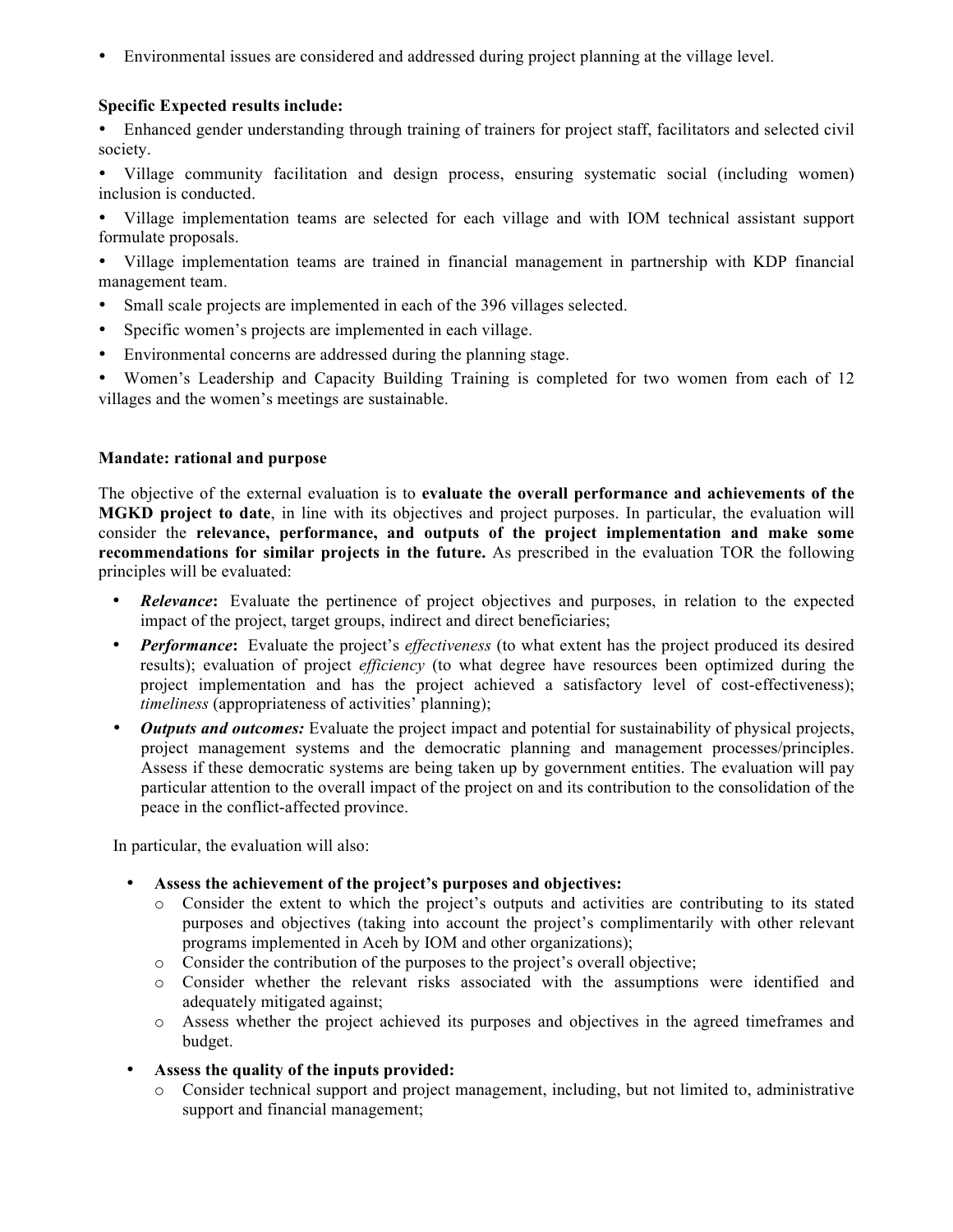- o Consider the MGKD project's relationship to: the KDP, related projects in IOM, related projects outside IOM, the beneficiaries, the donor, local government;
- o Consider operational arrangements, including, but not limited to, between IOM and KDP;
- o Consider activities undertaken and internal outputs used as tools for the project, including but not limited to IOM technical assistants, PNPM (KDP) facilitators, training modules, resource materials, monitoring and evaluation tools, and reports;
- o Assess the internal and external monitoring strengths and weaknesses;
- o Consider whether the grant contract documents and previous evaluations have been appropriately followed and considered.

### • **Assess outputs and outcomes:**

- o Consider the quality, range and effectiveness of the interventions and methodology pursued;
- $\circ$  Consider the gender equality dimensions of the project, including achievement of gender equality results, the strengths and weaknesses of the project's approach to integrating gender given the resources (human and financial) that were allocated to this;
- o Consider the risks and challenges as outlined in the log frame and assess the success of the solutions applied.
- o Did additional activities such as gender and environmental training enhance results? Why or why not?

• **Compare Phase 1 and Phase 2 of the project especially in the light of any changes that were made such as the greater role in village selection given to local government in Phase 2 and the effect this may have had on the willingness to adopt the ideas/concepts introduced by the project in broader village development.**

- **A specific chapter will be dedicated to the overall impact of the project and its contribution to the consolidation of the peace process in the conflict-affected villages targeted.**
- **Assess the sustainability of the key results achieved by the project, as well as the potential for 'institutionalization' of the approaches and processes introduced by the projects at village level, in partnership with local government officials.**
- **Make recommendations on possible improvements in methodology and implementation, which could be practically implemented in future projects.**

### **Evaluation Methodology**

As stated in the Evaluation TOR, the Evaluation Team will "conduct a qualitative and quantitative assessment of the project's success through extensive deskwork and fieldwork."

Specific activities to be undertaken by the Evaluation Team as determined by the Team Leader, in close consultation with IOM, which will include, but may not be limited to, the following:

- g) Desktop review of project documents and publications/outputs relating to the program; including the grant contract documents and attachments; working documents; progress updates and reports; training curricula and previous internal evaluations;
- h) Factor in conclusions and recommendations from the FGD findings from pre Phase 2 of the project and replicate the questions posed during that FGD in order to determine the extent of any subsequent change. (See Appendix I below for FGD Questions)
- i) Conduct in depth personal interviews and focus group discussions with IOM staff, KDP and key stakeholders directly and indirectly involved as implementing partners (e.g. local government, community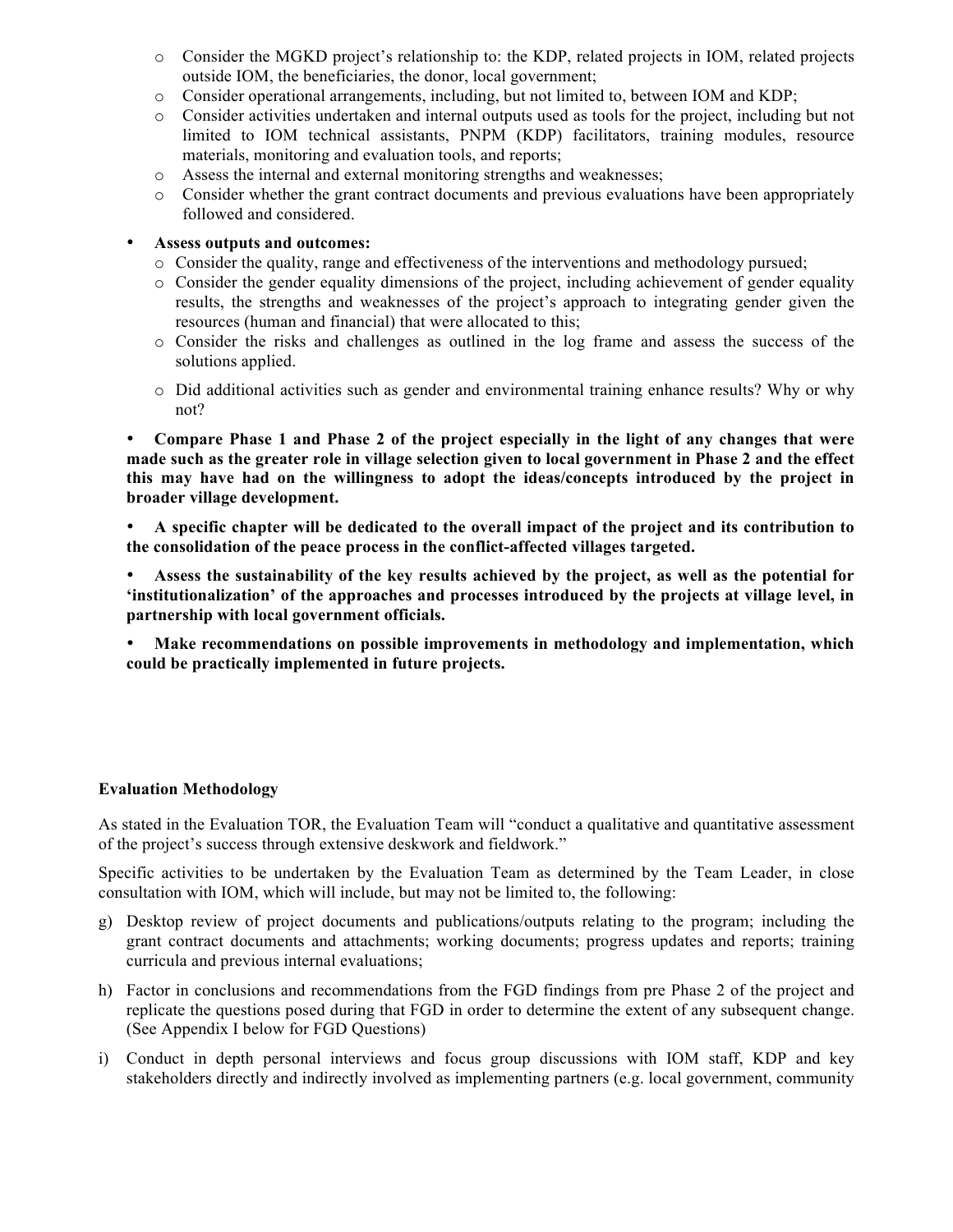leaders, and cultural leaders) and other organizations working in a similar field of work (e.g. UNDP, the World Bank);

- j) Conduct interviews and focus group discussions with beneficiaries.
- k) Evaluate each stage of the project from village selection to project closure for efficiency and effectiveness and impact.
- l) Conduct field visits to meet with stakeholders and beneficiaries in 31 sub-districts throughout Aceh, and evaluate projects from Phase 1 and Phase 2.

### **Evaluation Team**

The evaluation will be undertaken by a team of five independent evaluators led by Mr. Scott Cunliffe, a development consultant based in Indonesia. Other team members include three local evaluators/facilitators who come from different target districts and a national evaluation coordinator who has worked in Aceh for several years.

The Evaluation Team, composed of three male and two female evaluators, has a wide range of monitoring and evaluation experience, specific to the Aceh and wider Indonesian context, as well as experience of the implementation and management of post-conflict capacity building projects. Furthermore Team members have a good command of data collection, interviewing techniques and analytical skills, which will be used to undertake a quantitative and qualitative evaluation of MGKD.

All team members speak fluent Indonesian, two speak fluent English and three fluent Acehnese (including local dialects), which will be required for conducting FGDs and interviews at the community level.

### **Activity Plan**

The Evaluation's proposed activity plan is covered in Table I (Activity Plan) and Table IV (Field Trip Activity Plan) below. The bulk of the available time has been allocated for carrying out Focus Group Discussions and extensive interviews with beneficiaries and stakeholders in forty (40) sample villages spread across seven (7) districts. Further interviews and group meetings will be held in Banda Aceh with IOM staff and implementing partners. The remainder of the time allocated will be spent planning field trips, conducting a desktop review, data consolidation, analysis, final report writing and presentations to IOM staff and the project's donors.

|    | <b>Dates</b>             | <b>Evaluation Activity</b>                         | Location   |
|----|--------------------------|----------------------------------------------------|------------|
| 1. | Mon. 20 to Sat. 25 April | Budgeting, staff recruitment $\&$ logistics<br>٠   | Banda Aceh |
|    |                          | <b>Identification of Evaluation Locations</b><br>٠ |            |
|    |                          | Work Plan Finalization                             |            |
|    |                          | Desktop Review<br>٠                                |            |
|    |                          | Commence Stakeholder Interviews                    |            |
|    |                          | Team Briefing, Prep. & Coordination<br>٠           |            |
| 2. | Mon. 27 to Wed 29 April  | Field-trip preparation (FGD tools, logistics)<br>٠ | Banda Aceh |
|    |                          | Desktop review (cont.)                             |            |
|    |                          | Stakeholder Interviews (cont.)<br>٠                |            |

| <b>Table I:</b> | <b>Evaluation Activity Plan</b> |
|-----------------|---------------------------------|
|                 |                                 |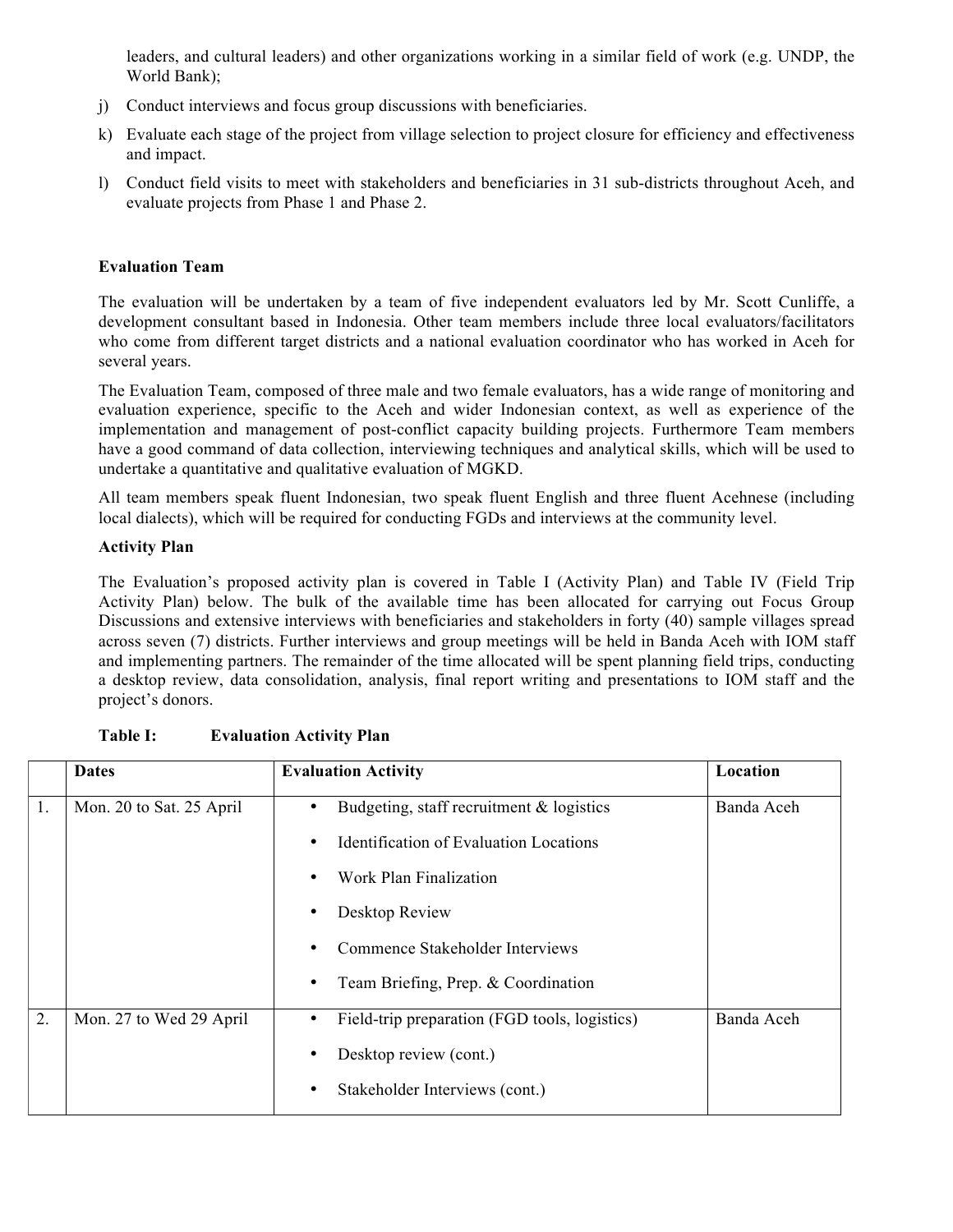| 3 <sub>1</sub> | Thurs. 30 April to Thurs.<br>14 May | Field Trip covering 40 villages in 6 districts (see<br>$\bullet$<br>Table 2 below for breakdown of locations and<br>activities).<br>Field trip to include FGD's and/or interviews with<br>$\bullet$<br>project villages, facilitators, IOM field staff,<br>government officials and other stakeholders | 6 District Field-<br>Trip                                                |
|----------------|-------------------------------------|--------------------------------------------------------------------------------------------------------------------------------------------------------------------------------------------------------------------------------------------------------------------------------------------------------|--------------------------------------------------------------------------|
| 4.             | Mon. 15 to Sun. 23 May              | FGD and interviews with IOM staff and other<br>$\bullet$<br>stakeholders.<br>Consolidation of FGD Village & Interview data<br>$\bullet$<br>(tabulation, comparison and analysis)<br>Drafting of final report and preparation of Power<br>$\bullet$<br>Point Presentation for IOM Team                  | Banda Aceh<br>Team Leader to<br>KL for visa<br>renewal $(14-17)$<br>May) |
| 5.             | Mon. 25 May                         | Presentation of Power Point on Findings, Results,<br>٠<br><b>Lessons Learned and Recommendations</b><br>Inputting of IOM staff feedback on presentation                                                                                                                                                | Banda Aceh                                                               |
| 6.             | Wed. $27$ May $-$ Tue 03<br>June    | <b>Final Report Completion</b><br>٠                                                                                                                                                                                                                                                                    | Banda Aceh                                                               |
| 7.             | Wed 04 June                         | Submission of final Evaluation report.<br>$\bullet$                                                                                                                                                                                                                                                    | Banda Aceh                                                               |
| 8.             | <b>TBC</b>                          | Presentation of final Evaluation report to IOM and<br>$\bullet$<br>Donors                                                                                                                                                                                                                              | <b>TBC</b>                                                               |

# **Table II: Field-Trip Activity Plan**

| <b>Iari</b>     | Tgl    | Travel / Lokasi                                 | <b>Malam</b>       | <b>Target Desa</b>                                   | Jam                                          | FGD            | Interv         |
|-----------------|--------|-------------------------------------------------|--------------------|------------------------------------------------------|----------------------------------------------|----------------|----------------|
| $\mathbf{1}$    | 30 Apr | Banda - Aceh Jaya (6 hrs)                       | Calang             | Keutapang                                            | jam 2                                        | x1             | x2             |
| 12              | 01 May | Aceh Jaya                                       | Calang             | Mon Mata<br>Padang Datar<br>Kuta Tuha<br>Keude Panga | jam 9<br>jam 9<br>jam 2<br>$\mathrm{J}$ am 2 | x4             | x3             |
| 13              | 02 May | Aceh Jaya<br>Aceh Jaya ke A. Barat Daya (5 jam) | <b>Blang Pidie</b> | Seuneubok Padang<br><b>Batee Roe</b>                 | jam 9<br>jam 9                               | x2             | x1             |
| $\overline{14}$ | 03 May | Aceh Barat Daya<br>Jalan ke Aceh Selatan        |                    | <b>Blang Dalam</b><br>Alue Peunawa                   | $\mathrm{I}$ am 9<br>$\mathrm{Iam}\,9$       | x2             | x2             |
|                 |        |                                                 | Tapaktuan          | Pante Geulima<br>Suak Lokan                          | $\mathrm{I}$ am 2<br>Jam 2                   | x2             | x2             |
| 15              | 04 May | Aceh Selatan                                    | Tapaktuan          | Gadang<br>Payonon Gadang<br>Mersak<br>Malaka         | jam 9<br>jam 9<br>jam 2<br>jam 2             | x4             | x4             |
| 16              | 05 May | Jalan ke Medan (12 jam)                         | Medan              | $\blacksquare$                                       | $\blacksquare$                               | $\blacksquare$ | $\blacksquare$ |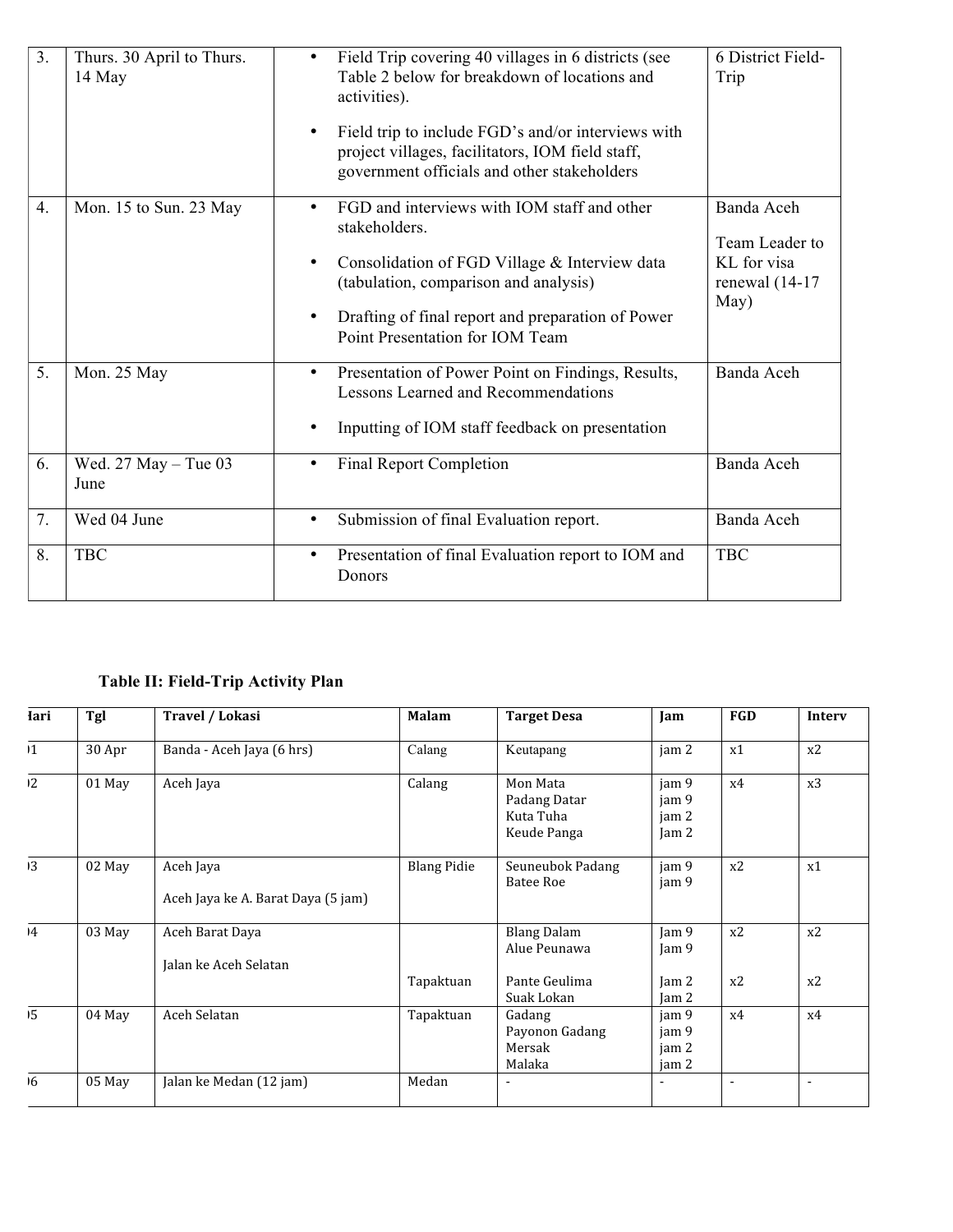| 17             | 06 May | Medan (Consolidation of data)               | Medan    | $\blacksquare$                                                                | $\overline{a}$                              | $\blacksquare$ | $\sim$         |
|----------------|--------|---------------------------------------------|----------|-------------------------------------------------------------------------------|---------------------------------------------|----------------|----------------|
| $\overline{8}$ | 07 May | Jalan ke Aceh Timur (4 jam)                 | Langsa   | Gampong Bayeun<br>Rantau Panjang                                              | lam2<br>jam 2                               | x2             | $\blacksquare$ |
| 9              | 08 May | Aceh Timur                                  | Langsa   | Seuneubok Barat<br>Teumpeun<br>Meunasah Hagu<br>Seleumak Muda                 | Iam <sub>9</sub><br>Jam 9<br>jam 2<br>jam 2 | x4             | x4             |
| $\overline{0}$ | 09 May | Aceh Timur<br>Jalan ke Aceh Utara (3.5 jam) | Lhok'awe | Rambong Lop<br>Matang Kupula II<br>Leubok Mane<br>Padang Meuria               | jam 9<br>jam9<br>jam 2/3<br>jam 2/3         | x2             | x4             |
| $\mathbf{1}$   | 10 May | Aceh Utara                                  | Lhok'awe | Alen<br>Dayang Seupeng<br>Alue Dua<br>Sangkilan                               | jam 9<br>jam 9<br>jam 2<br>jam 2            | x4             | x2             |
| $\overline{2}$ | 11 May | Aceh Utara<br>Jalan ke Bireuen              | Bireuen  | Babah Krueng<br>Pante Jaloh<br>Lhok Kuyun                                     | jam 9<br>jam 2<br>jam 2                     | x3             | x3             |
| $\overline{3}$ | 12 May | Aceh Utara<br>Bireuen                       | Bireuen  | Jarommah Mee<br>Jarommah Barah<br><b>Glanggang Gampong</b><br>Glanggang Kulam | jam 9<br>iam 9<br>jam 2<br>jam 2            | x4             | x4             |
| $\overline{4}$ | 13 May | Bireuen                                     | Bireuen  | <b>Blang Beururu</b><br>Pulo Ara<br><b>Tanjong Bungong</b><br>Jenggot Seungko | jam 9<br>jam 9<br>jam 2<br>jam 2            | x4             | x4             |
| $\overline{5}$ | 14 May | Return to Banda Aceh (4 jam)                |          |                                                                               | $\blacksquare$                              | $\blacksquare$ |                |

### **Note:**

The evaluation team has selected just over 10% of the Project villages (40 of 396) to visit and evaluate. Selection of the 40 evaluation villages was made in coordination with Project Staff and is a fair reflection of the village per district ratio as well as the same Phase-to-Phase ratio as the Project itself. A breakdown of the villages selected for both this evaluation and both phases of the project are highlighted in Table III below. The villages selected, include 5 of 12 villages, which received women's leadership training in Phase II of the project.

**Table III: Target Villages Phase I, Phase II and Evaluation**

|                 | <b>PROJECT</b><br><b>VILLAGES</b> |                          |              |         |                | <b>EVALUATION</b><br><b>VILLAGES</b> |              |         |  |
|-----------------|-----------------------------------|--------------------------|--------------|---------|----------------|--------------------------------------|--------------|---------|--|
| <b>District</b> | <b>Phase I</b>                    | <b>Phase II</b>          | <b>Total</b> | Total % | <b>Phase I</b> | <b>Phase II</b>                      | <b>Total</b> | Total % |  |
| Aceh Jaya       | 70                                | ٠                        | 70           | 18      | 7              |                                      | 7            | 17.5    |  |
| Aceh Barat Daya | 14                                | $\overline{\phantom{a}}$ | 14           | 3.5     | 2              | $\overline{\phantom{0}}$             | $\mathbf{2}$ | 5       |  |
| Aceh Selatan    | 26                                | 47                       | 73           | 18      | 0              | 6                                    | 6            | 15      |  |
| Aceh Timur      | 24                                | 47                       | 71           | 18      | 4              | $\overline{4}$                       | 8            | 20      |  |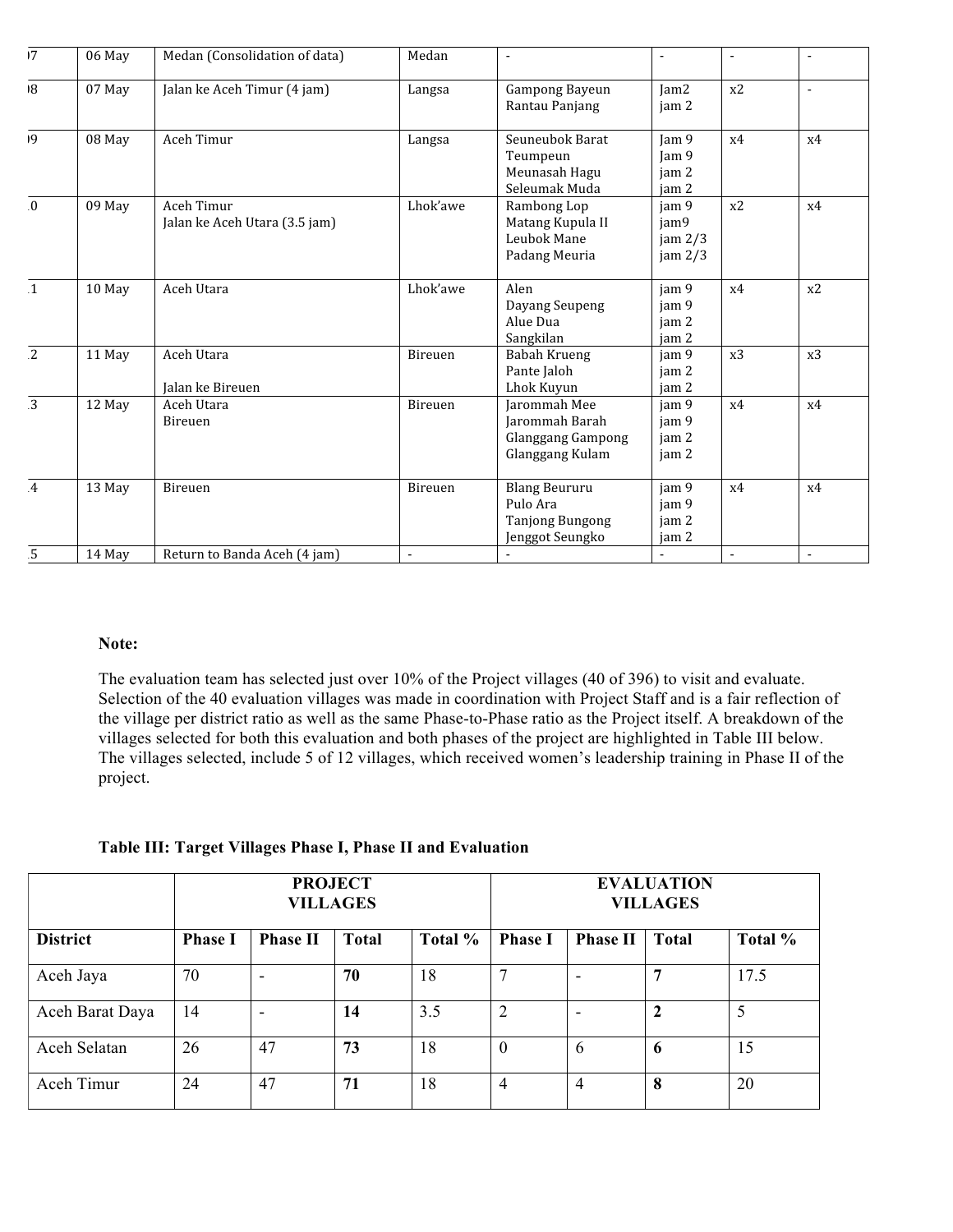| Aceh Utara     | 45  | 47  | 92  | 23  |         |    |    | 22.5 |
|----------------|-----|-----|-----|-----|---------|----|----|------|
| <b>Bireuen</b> | 70  |     | 70  | 18  | $\circ$ |    | О  | 20   |
| Aceh Tamiang   | 06  |     | 06  | 1.5 |         |    | v  |      |
| <b>Total:</b>  | 255 | 141 | 396 | 100 | 25      | 15 | 40 | 100  |

# **Budget**

The Evaluation Teams allocated total budget is USD \$23,000 which will cover all operation costs, expenses and salaries.

|                  | <b>Budget Line</b> | <b>Details</b>                                                 | <b>Estimated Cost</b> |
|------------------|--------------------|----------------------------------------------------------------|-----------------------|
|                  |                    |                                                                | <b>USS</b>            |
|                  |                    |                                                                |                       |
| 1.               | Air tickets        | Bali to Banda Aceh<br>1)                                       | \$<br>180             |
|                  |                    | Banda Aceh to KL return<br>2)                                  | \$<br>100             |
|                  |                    | Banda Aceh to Bali<br>3)                                       | \$<br>180             |
|                  | Airport Taxi Fares | Jakarta x 4, Bali x2<br>4)                                     | \$<br>60              |
|                  |                    | Line $Cost =$                                                  | \$520<br>.            |
| 2.               | Vehicle rental     | 1) $x^2$ vehicles for 16 day field visit (incl. fuel & driver) | \$1,700               |
|                  |                    | 2) x1 vehicle for 10 days (including fuel $&$ driver)          | 450<br>$\mathbb{S}$   |
|                  |                    | Line Cost $=$                                                  | $\ldots$ \$ 2,150     |
| 3.               | Accommodation      | 1) Banda Aceh (1 room $@$ 21 nights)                           | $\mathcal{S}$<br>500  |
|                  |                    | 2) Field visit (3 rooms @ 15 nights)                           | \$1,500               |
|                  |                    | 3) Jakarta (2 nights)                                          | \$<br>100             |
|                  |                    | 4) Kuala Lumpar (3 nights)                                     | \$<br>150             |
|                  |                    |                                                                |                       |
|                  |                    | Line Cost $=$                                                  | $\ldots$ \$ 2,250     |
| $\overline{4}$ . | Salaries           | Team Leader Salary: @ \$250 / day for 42 days<br>1)            | \$12,600              |
|                  |                    | 2x Local Evaluators $(a)$ \$ 90 / day for 25 days<br>2)        | \$4,500               |
|                  |                    | 1x Evaluation Assistant $\omega$ \$ 65 / day for 21 days<br>3) | \$1,365               |
|                  |                    | Line Cost $=$                                                  | $\ldots$ \$18,465     |
| 5.               | Insurance          | 1) 6 weeks medical insurance incl. evacuation                  | \$220                 |
|                  |                    | Line Cost $=$                                                  | $\ldots$ \$220        |
| 6.               | Miscellaneous      | 1) Communications: 15 x \$10 phone cards                       | \$<br>120             |
|                  |                    | Stationary<br>2)                                               | 80<br>\$              |
|                  |                    | Food & Drink<br>3)                                             | \$1,200               |
|                  |                    | Line Cost $=$                                                  | $\ldots$ \$1,400      |
|                  | <b>TOTAL</b>       |                                                                | \$22,855              |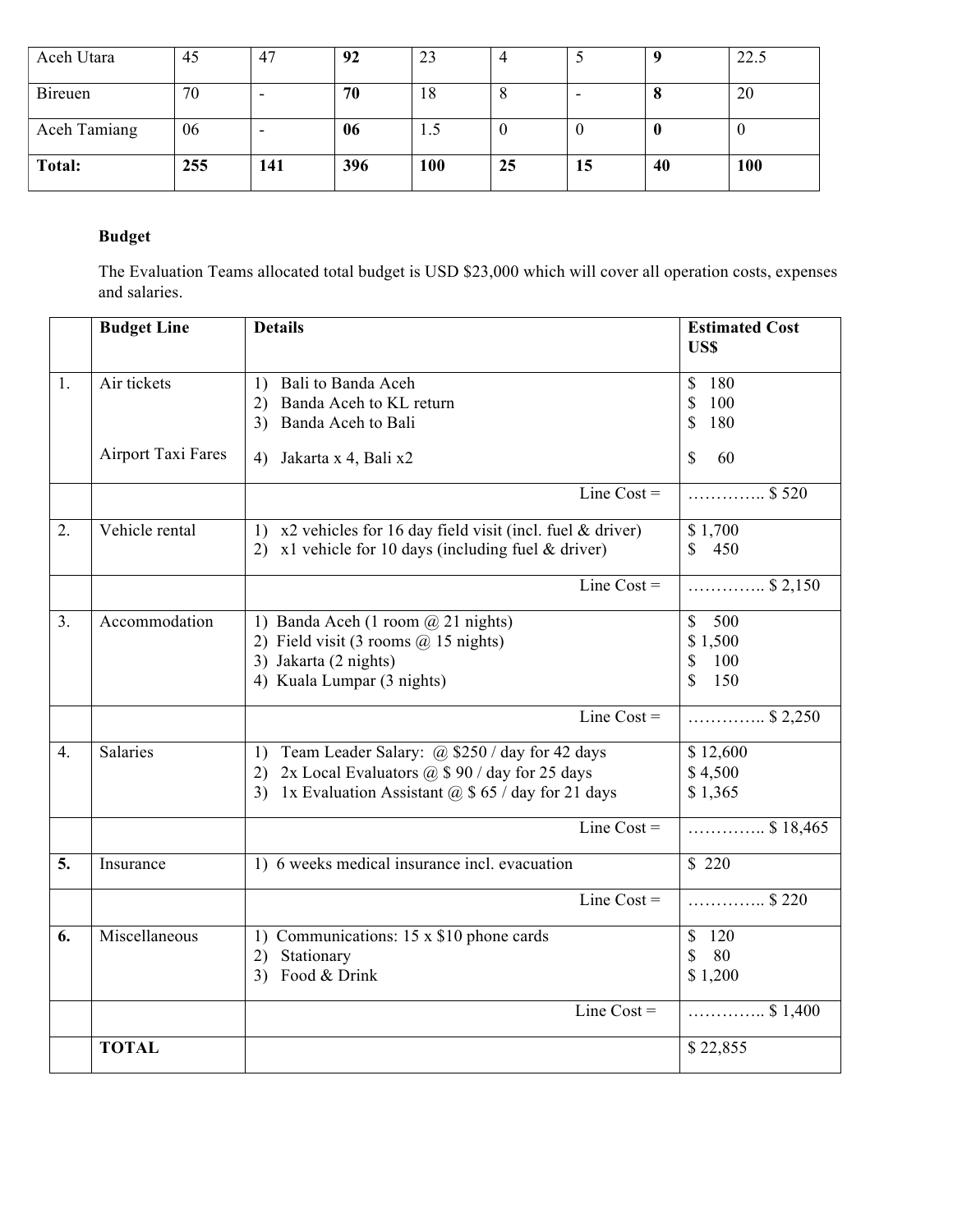### **Outline of Evaluation**

A draft report in Power Point format will be presented by the Evaluation team to IOM on Tuesday 26 May. After receiving IOM feedback (clarification, review and input) the Evaluation Team will compile a final report both in English and Bahasa Indonesia to present to IOM and the projects donors on Wednesday 04 June.

The Final Report format will be as follows:

Executive Summary: methodology, main findings, lessons learned & future project recommendations

Table of Contents

List of Acronyms

**I. Introduction:** *background for conducting evaluation, type of evaluation, timing of evaluation in the project context; commissioned by; intended audiences.*

**II. Methodology:** *detailed description of evaluation execution; rationale for used approach; sources of data; stakeholders consulted; data analysis techniques used.* 

**III. Project Description:** *description of the project as it was originally planned and major changes during its evolution; referring to elements of the log frame.*

**IV. Findings:** *based on the data collected including graphs, tables, etc. for enhanced demonstration.*

**V. Conclusions and Recommendations:** *judgment based on findings; recommendations directed towards IOM, donors and other stakeholders including steps taken in response to the evaluation's findings and conclusions.*

**VI. Action Plan:** *proposed timeframe and responsibilities for acting on the recommendations identifying who is responsible for implementation for each recommendation and a proposed timeframe.*

**Annexes:** *Terms of Reference; Itinerary; List of persons interviewed and sites visited; Map of the areas covered by the operations financed under the action; Abbreviations.*

Banda Aceh, Indonesia. 24 April 2009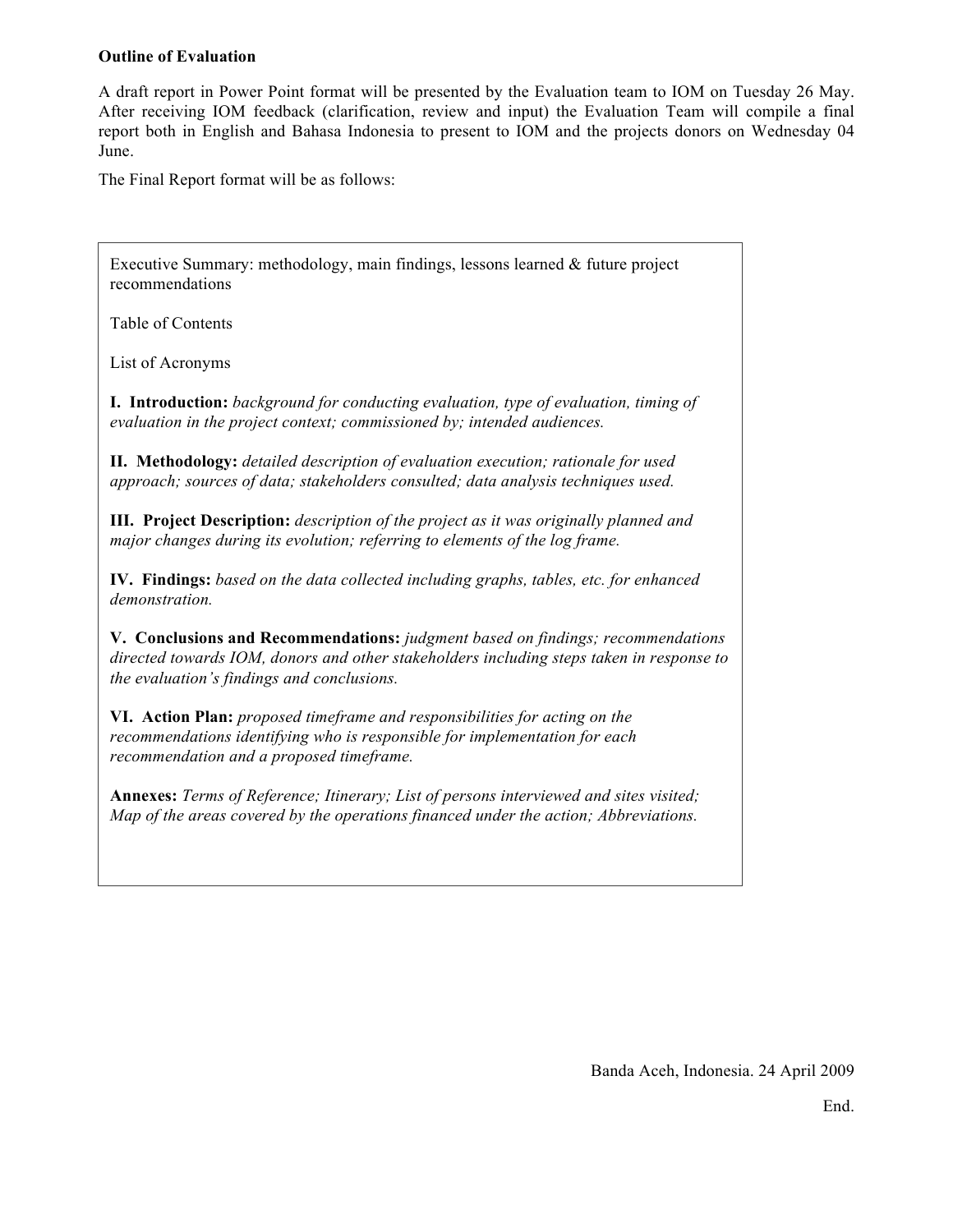# **Appendix

C**

#### **40
Evaluated
Villages:
Location,
Phase
(P),
Physical
Project
Data
&
Additional
Activities
(AA)**

| No. | Village (Sub-district)             | <b>District</b> | Р.           | <b>Community Project</b>                                   | <b>Women's Project</b>                             | AA         |
|-----|------------------------------------|-----------------|--------------|------------------------------------------------------------|----------------------------------------------------|------------|
| 01  | Keutapang (Krueng Sabee)           | Aceh Jaya       | I            | Volley Ball Court                                          | Pelaminan / Wedding Equip.                         |            |
| 02  | Mon Mata (Krueng Sabee)            | Aceh Jaya       | I            | Football Field                                             | Kitchen Equipment                                  |            |
| 03  | Padang Datar (Krueng Sabee)        | Aceh Jaya       | I            | Road Construction                                          | Pelaminan                                          |            |
| 04  | Kuta Tuha (Panga)                  | Aceh Jaya       | I            | Pelaminan & Teratak                                        | Teratak                                            |            |
| 05  | Keude Panga (Panga)                | Aceh Jaya       | I            | Teratak, Kitchen Equipment &<br>Pelaminan                  | Teratak, Kitchen Equipment,<br>Pelaminan           |            |
| 06  | Seuneubok Padang (Teunom)          | Aceh Jaya       | I            | Village Kiosk                                              | Teratak, Kitchen Equipment                         |            |
| 07  | Batee Roe (Teunom)                 | Aceh Jaya       | I            | Teratak                                                    | Pelaminan                                          |            |
| 08  | Blang Dalam (Babah Rot)            | Aceh Barat Daya | I            | Rehab. Volleyball facilities<br>Rehab. Football facilities | Pelaminan                                          |            |
| 09  | Alue Peunawa (Babah Rot)           | Aceh Barat Daya | I            | Teratak, River barge, Road                                 | Pelaminan                                          |            |
| 10  | Pante Geulima (Labuhan Haji Barat) | Aceh Selatan    | П            | Rehab. Volley Ball                                         | Kitchen Equipment, Pelaminan                       | WLT        |
| 11  | Suak Lokan (Labuhan Haji Barat)    | Aceh Selatan    | П            | Volley Ball Court                                          | Pelaminan                                          |            |
| 12  | Gadang (Sama Dua)                  | Aceh Selatan    | П            | Teratak                                                    | Kitchen Equipment, Pelaminan,<br>Village warehouse | <b>WLT</b> |
| 13  | Payonon Gadang (Sanna Dua)         | Aceh Selatan    | П            | Teratak                                                    | Pelaminan                                          |            |
| 14  | Mersak (Kluet Tengah)              | Aceh Selatan    | П            | Child Education Centre                                     | Teratak, Pelaminan, Generator                      |            |
| 15  | Malaka (Kluet Tengah)              | Aceh Selatan    | П            | Youth Centre & Teratak                                     | Teratak, Pelaminan                                 |            |
| 16  | Gampong Bayeun (Rantau Selamat)    | Aceh Timur      | I            | Teratak                                                    | Pelaminan                                          |            |
| 17  | Rantau Panjang (Rantau Selamat)    | Aceh Timur      | I            | Pelaminan, sound-system,<br>generator, streetlight         | Teratak Rehab., Pelaminan                          |            |
| 18  | Seuneubok Barat (Idi Rayeux)       | Aceh Timur      | $\mathbf{I}$ | Road resurface                                             | Pelaminan                                          | <b>WLT</b> |
| 19  | Teumpeun (Peureulak) Timur         | Aceh Timur      | П            | Rice field pump (irrigation)                               | Teratak, Kitchen Equipment                         | <b>WLT</b> |
| 20  | Meunasah Hagu (Narussalam)         | Aceh Timur      | П            | Hand tractor                                               | Kitchen Equipment                                  |            |
| 21  | Seleu mak Muda (Narussalam)        | Aceh Timur      | П            | Rehab of community centre                                  | Teratak, Table & Chairs                            |            |
| 22  | Rambong Lop (Madat)                | Aceh Timur      | I            | Road resurface                                             | Teratak                                            |            |
| 23  | Matang Kupula II (Madat)           | Aceh Timur      | I            | Irrigation construction                                    | Teratak                                            |            |
| 24  | Leubok Mane (Langkahan)            | Aceh Utara      | $\rm II$     | Irrigation construction                                    | Teratak, Kitchen Equipment                         |            |
| 25  | Padang Meuria (Langkahan)          | Aceh Utara      | Π            | Irrigation construction                                    | Teratak, Kitchen Equipment                         | <b>WLT</b> |
| 26  | Alen (Syamtalira Bayu)             | Aceh Utara      | I            | Irrigation, water gate,                                    | Kitchen & Sewing Equipment                         |            |
| 27  | Dayang Seupeng (Syamtalira Bayu)   | Aceh Utara      | I            | Irrigation                                                 | Pelaminan                                          |            |
| 28  | Alue Dua (Nisam)                   | Aceh Utara      | I            | Teratak                                                    | Kitchen Equipment                                  |            |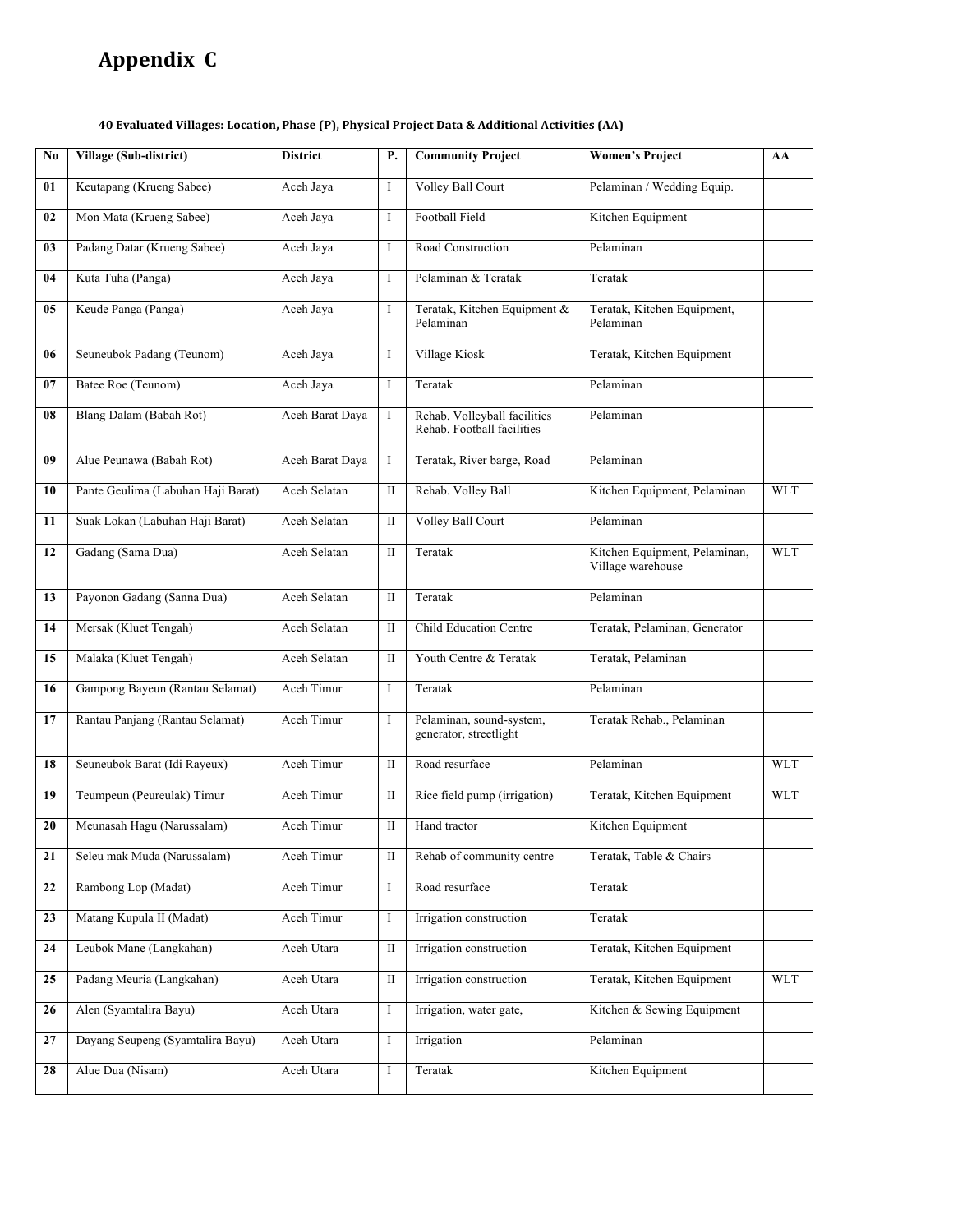| 29 | Sangkilan (Nisam)             | Aceh Utara | I            | Warehouse                                | Pelaminan                    |  |
|----|-------------------------------|------------|--------------|------------------------------------------|------------------------------|--|
| 30 | Babah Krueng (Sawang)         | Aceh Utara | П            | Teratak, sport equipment                 | Kitchen Equipment, Pelaminan |  |
| 31 | Pante Jaloh (Sawang)          | Aceh Utara | $_{\rm II}$  | Teratak, streetlight, sport<br>equipment | Kitchen Equipment            |  |
| 32 | Lhok Kuyun (Sawang)           | Aceh Utara | $\mathbf{I}$ | Warehouse                                | Kitchen Equipment            |  |
| 33 | Jarommah Mee (Kuta Blang)     | Bireuen    | I            | School Bus                               | Pelaminan                    |  |
| 34 | Jarommah Barah (Kuta Blang)   | Bireuen    | I            | Road construction/repairs                | Pelaminan                    |  |
| 35 | Glanggang Gampog (Kota Juang) | Bireuen    | I            | Fishpond, small meeting centre           | Pelaminan                    |  |
| 36 | Glanggang Kulam (Kota Juang)  | Bireuen    | I            | Teratak, table & chairs                  | Pelaminan                    |  |
| 37 | Blang Beururu (Peudada)       | Bireuen    | I            | Teratak                                  | Kitchen Equipment            |  |
| 38 | Pulo Ara (Peudada)            | Bireuen    | I            | Hand tractor                             | Kitchen Equipment            |  |
| 39 | Tanjong Bungong (Jeunieb)     | Bireuen    | I            | Hand tractor                             | Pelaminan                    |  |
| 40 | Jenggot Seungko (Jeunieb)     | Bireuen    | I            | WC & shower                              | Kitchen Equipment            |  |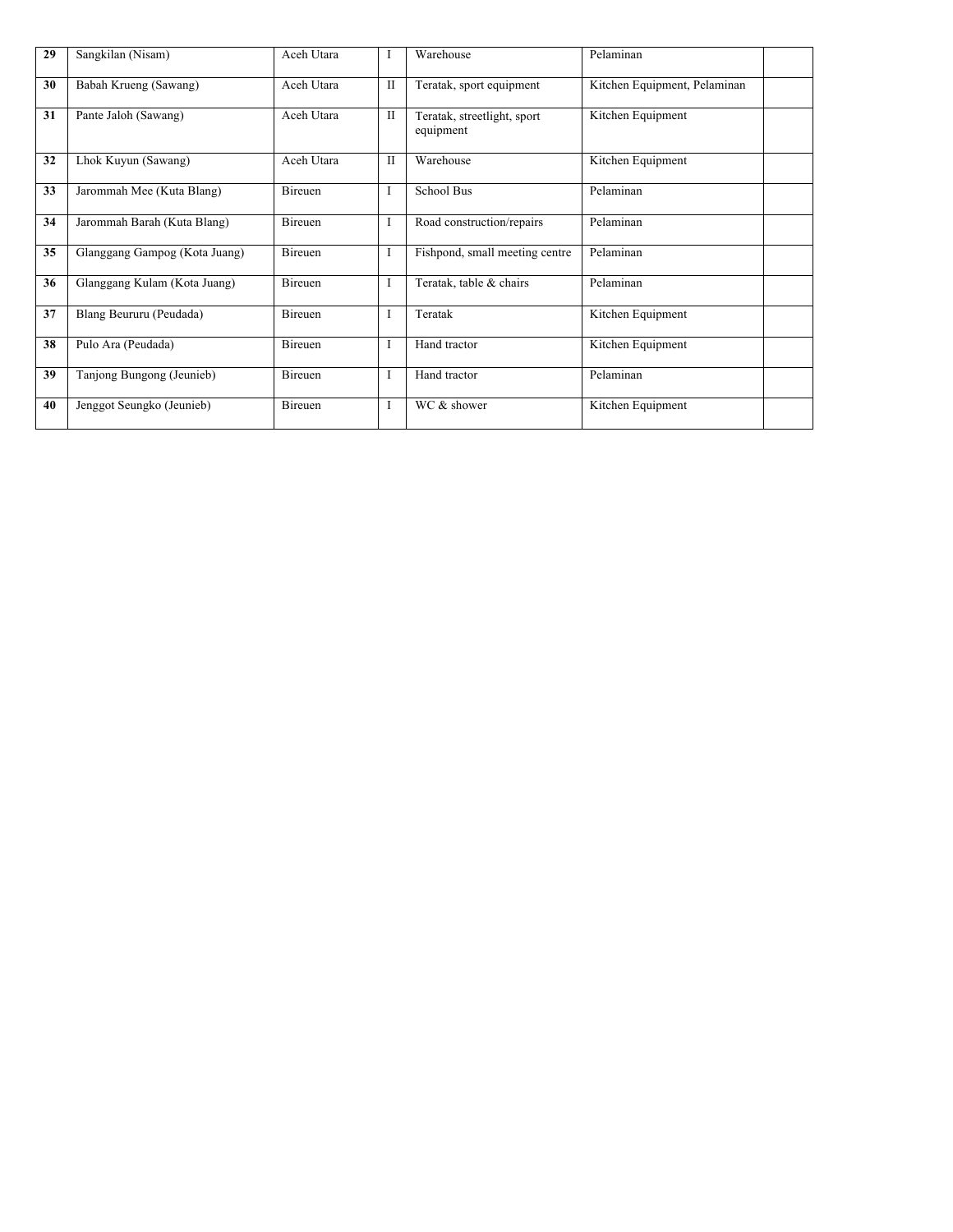# **Appendix

D**

### **FOCUS GROUP DISCUSSION**

#### **Final Evaluation FGD Questionnaire**

#### **MGKD PROJECT**

# **May 2009**

| <b>Desa</b>    |  |  | Dua |
|----------------|--|--|-----|
|                |  |  |     |
|                |  |  |     |
| <b>Tanggal</b> |  |  |     |

|  | Dana :  Juta |  | Swadaya:  Juta |  |
|--|--------------|--|----------------|--|
|  |              |  |                |  |
|  | Dana :  Juta |  | Swadaya:  Juta |  |

| Jumlah Penduduk / KK:   |  |
|-------------------------|--|
| <b>Eks Kombatan:</b>    |  |
| <b>Eks Tapol</b>        |  |
| Level of conflict       |  |
| <b>Conflict Widows:</b> |  |
| <b>Disabled</b>         |  |
| <b>Destruction</b>      |  |
| <b>IDP's returned:</b>  |  |
| Aid                     |  |
| <b>KDP Project</b>      |  |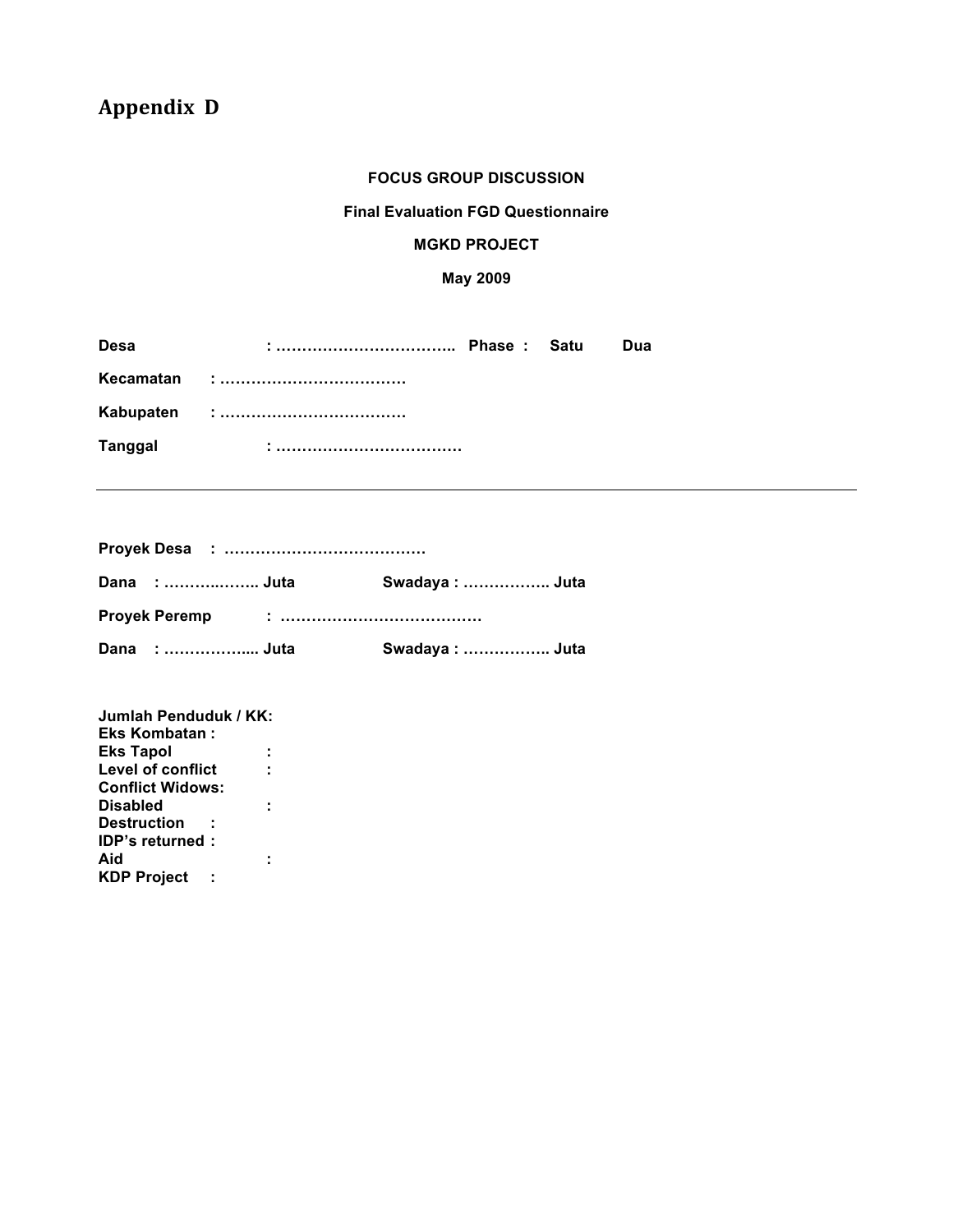# **1. PELAKSANAAN PROYEK**

# **1.a. Mengapa anda pilih proyek tersebut untuk desa anda? Apa yang anda inginkan?**

| Kemungkinan Jawaban        | Laki-laki | Perempuan |
|----------------------------|-----------|-----------|
|                            |           |           |
| memperdayakan rakyat       |           |           |
| memperdayakan perempuan    |           |           |
| meningkatkan harmonis desa |           |           |
| meningkatkan keamanan desa |           |           |
| Meningkatkan ekonomi desa  |           |           |
| Dampak lingkungan          |           |           |
| Karena saran fasilitator   |           |           |
| Lainnya                    |           |           |

# **1.b. Apakah cara pengaturan uang yang diberikan oleh MGKD jelas?**

| Kemungkinan Jawaban | Laki-laki | Perempuan |
|---------------------|-----------|-----------|
|                     |           |           |
| Sangat jelas        |           |           |
| <b>Kurang jelas</b> |           |           |
| Kadang kadang jelas |           |           |
| <b>Kurang jelas</b> |           |           |
| <b>Tidak jelas</b>  |           |           |
| <b>Tidak tahu</b>   |           |           |
| Lainnya             |           |           |
|                     |           |           |

**1.c. Apakah ada swadaya masyarakat dalam proyek?** 

| Kemungkinan Jawaban     | Laki-laki | Perempuan |
|-------------------------|-----------|-----------|
|                         |           |           |
| Swadaya uang            |           |           |
| <b>Swadaya Material</b> |           |           |
| Swadaya Tenaga          |           |           |
| Lainnya                 |           |           |
| <b>Tidak ada</b>        |           |           |
|                         |           |           |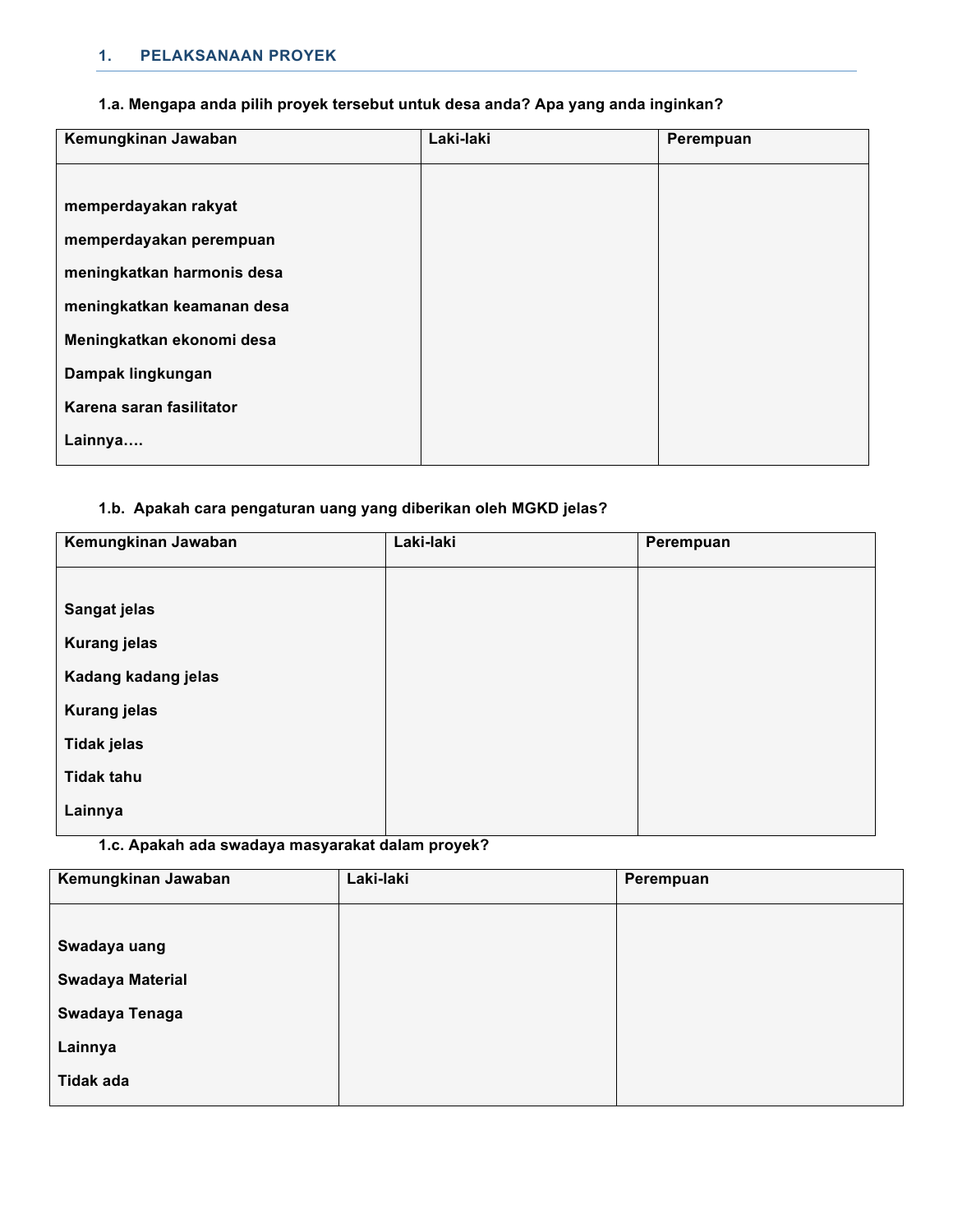### **1.d. Masalah/kesulitan apakah yang anda hadapi pada saat pelaksanaan proyek**

| Kemungkinan Jawaban                | Laki-laki | Perempuan |
|------------------------------------|-----------|-----------|
|                                    |           |           |
| <b>Masalah uang</b>                |           |           |
| <b>Masalah teknis</b>              |           |           |
| Masalah dukungan (FD atau yg lain) |           |           |
| Masalah waktu/lambat               |           |           |
| Kurangnya keterlibatan masyarakat  |           |           |
| Ganguan dari orang desa            |           |           |
| Ganguan dari luar desa             |           |           |
| Lainnya (tuliskan)                 |           |           |
|                                    |           |           |

#### **1.e. Siapa saja yang sering datang dan membantu ke desa selama proyek? Seberapa sering mereka datang ke desa?**

| Kemungkinan Jawaban                         | Laki-laki                                                                                                                      | Perempuan                                                                                                                      |
|---------------------------------------------|--------------------------------------------------------------------------------------------------------------------------------|--------------------------------------------------------------------------------------------------------------------------------|
| <b>Fasilitator Desa</b><br><b>Staff IOM</b> | Selalu, Sering, Kadang-kadang, jarang,<br><b>Tidak Pernah</b><br>Selalu, Sering, Kadang-kadang, jarang,<br><b>Tidak Pernah</b> | Selalu, Sering, Kadang-kadang, jarang,<br><b>Tidak Pernah</b><br>Selalu, Sering, Kadang-kadang, jarang,<br><b>Tidak Pernah</b> |
| Camat<br>Lainnya                            | Selalu, Sering, Kadang-kadang, jarang,<br><b>Tidak Pernah</b>                                                                  | Selalu, Sering, Kadang-kadang, jarang,<br><b>Tidak Pernah</b>                                                                  |

# **1.f. Aktivitas apa yang mereka lakukan?**

| Kemungkinan Jawaban         | Laki-laki | Perempuan |
|-----------------------------|-----------|-----------|
|                             |           |           |
| Membantu pemilihan proyek   |           |           |
| Membantu persiapan proposal |           |           |
| <b>Training</b>             |           |           |
| Pengawasan proyek           |           |           |
| Memeriksa laporan keuangan  |           |           |
| Evaluasi                    |           |           |
| Lainnya                     |           |           |
|                             |           |           |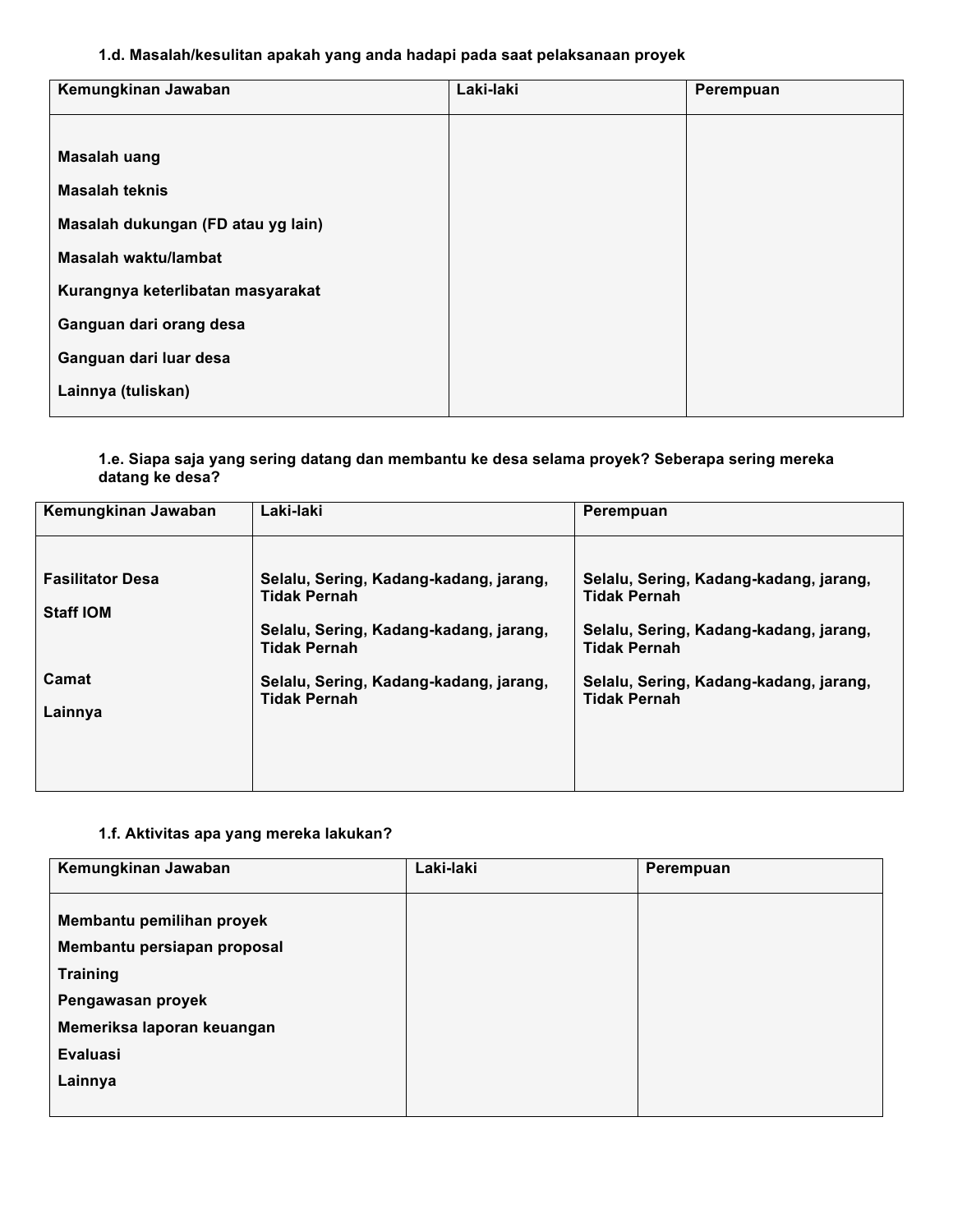# **1.g. Apa yang masyarakat pelajari dari kegiatan tersebut?**

| Kemungkinan Jawaban          | Laki-laki | Perempuan |
|------------------------------|-----------|-----------|
| Leadership/kepemimpinan      |           |           |
| Isu lingkungan               |           |           |
| Manajemen keuangan           |           |           |
| mengatasi masalah dalam desa |           |           |
| <b>Tidak ada</b>             |           |           |
| <b>Tidak tahu</b>            |           |           |
| lainnya                      |           |           |

# **1.h. Perubahan apa yg dirasakan masyarakat selama proyek?**

| Kemungkinan Jawaban             | Laki-laki | Perempuan |
|---------------------------------|-----------|-----------|
|                                 |           |           |
| Dinamika social lebih baik      |           |           |
| Partisipasi perempuan meningkat |           |           |
| Lebih aman                      |           |           |
| kesadaran lingkungan            |           |           |
| Manajemen desa lebih baik       |           |           |
| peningkatan ekonomi             |           |           |
| Tidak ada perubahan             |           |           |
| <b>Tidak tahu</b>               |           |           |
|                                 |           |           |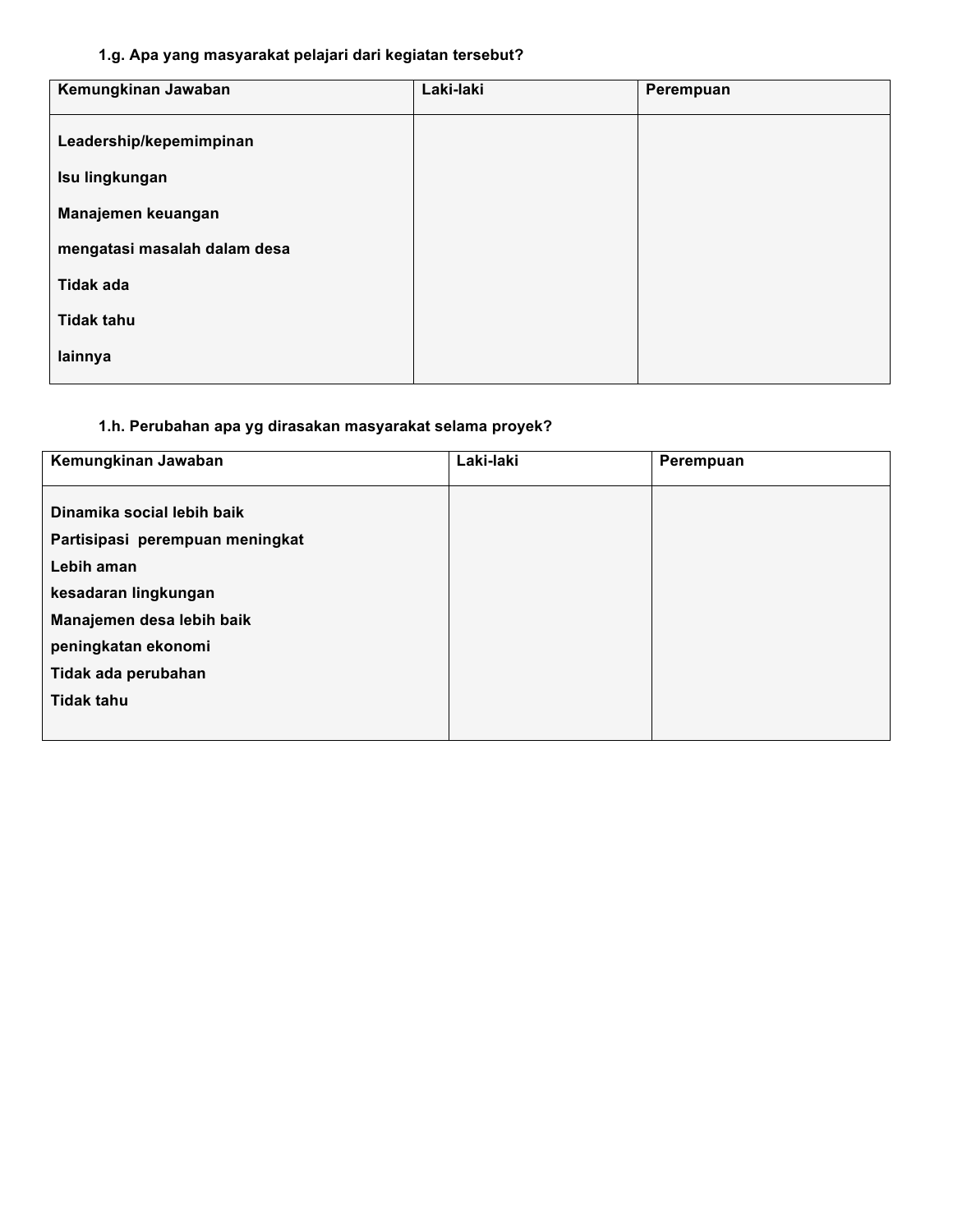#### **2. HASIL DAN KEBERLANGSUNGAN PROYEK**

# **2.a. Apa yang anda sukai dari proyek MGKD? (pilih maksimal 3 jawaban)**

| Kemungkinan Jawaban                                                                                                                                               | Laki-laki | Perempuan |
|-------------------------------------------------------------------------------------------------------------------------------------------------------------------|-----------|-----------|
| Prosesnya partisipatif dan semua masyarakat<br>punya kesempatan untuk berpartisipasi<br>(termasuk mantan kombatan, perempuan,<br>tokoh masyarakat dan anak muda?) |           |           |
| Masyarakat memilih dan merencanakan<br>proyeknya                                                                                                                  |           |           |
| Prosesnya bersih,/terbuka/transparan                                                                                                                              |           |           |
| IOM sudah memenuhi komitmen mereka<br>untuk memberikan dana tepat waktu                                                                                           |           |           |
| Pelaksanaan proyek berjalan dengan yang<br>diharapkan                                                                                                             |           |           |
| Peningkatan ekonomi yang dirasakan<br>masyarakat                                                                                                                  |           |           |

# **2.b. Apa yang anda tidak sukai ? (pilih 3 jawaban max.)**

| Kemungkinan Jawaban                                         | Laki-laki | Perempuan |
|-------------------------------------------------------------|-----------|-----------|
| Prosesnya tidak partisipatif                                |           |           |
| Org tertentu kontrol proyek                                 |           |           |
| Prosesnya tidak terbuka                                     |           |           |
| Facilitasi IOM kurang baik                                  |           |           |
| Pelaksanaan proyek tidak berjalan dengan<br>yang diharapkan |           |           |

#### **2.c. Bila proyek menghasilkan uang untuk desa uang dipakai untuk apa ?**

| Kemungkinan Jawaban                                                 | Laki-laki | Perempuan |
|---------------------------------------------------------------------|-----------|-----------|
| Memperluaskan / menambah proyek                                     |           |           |
| Peralatan                                                           |           |           |
| <b>Ternak</b>                                                       |           |           |
| membiayai kegiatan lain yang<br>menjadi sumber pendapatan bagi desa |           |           |
| Kami menabut uang tersebut.                                         |           |           |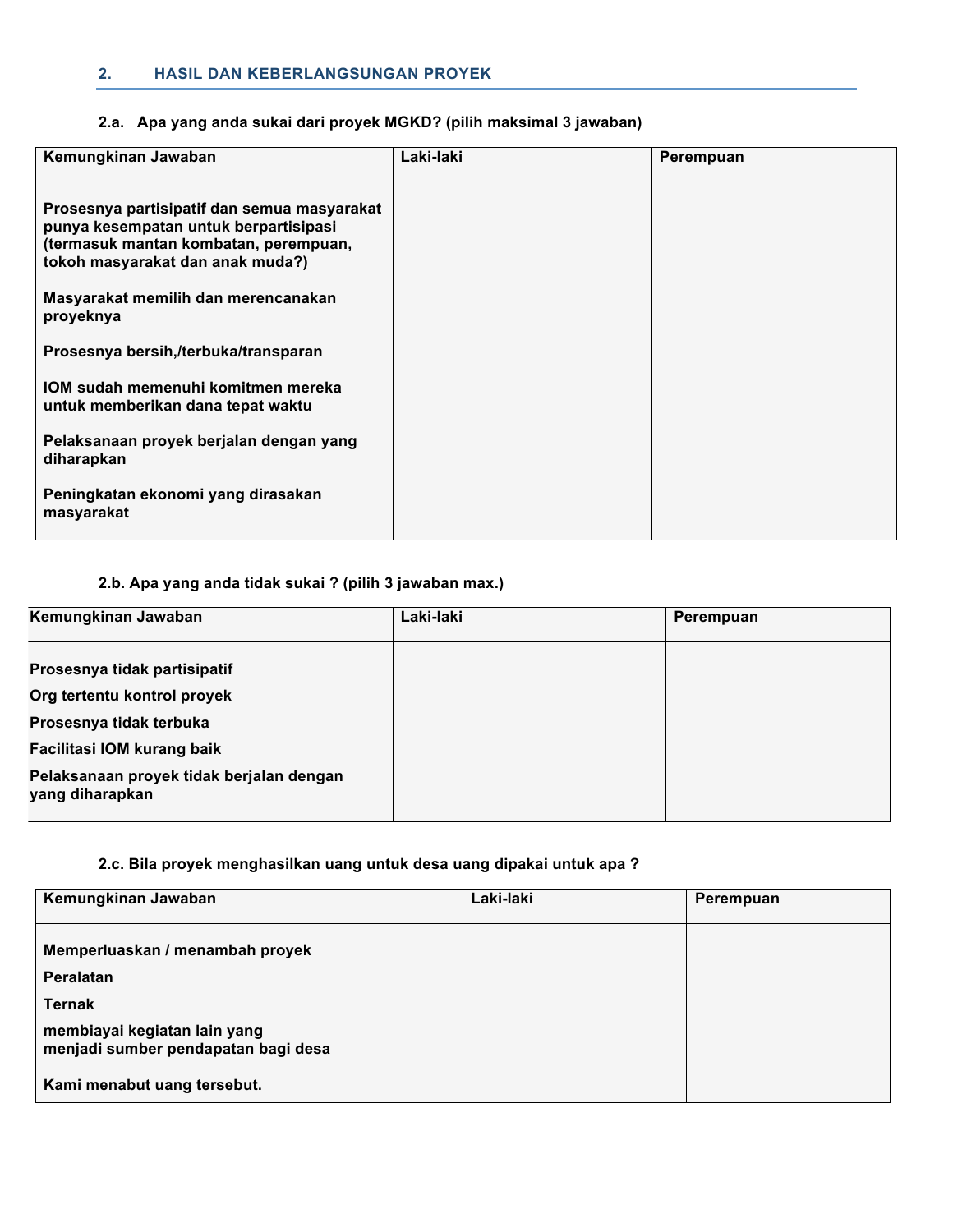| Saya tidak tahu. |  |
|------------------|--|
| Lainnya?         |  |
|                  |  |

### **2.d. Ketika MGKD telah selesai, apakah menurut anda proses pembuatan keputusan di desa masih berjalan dengan transparan?**

| Kemungkinan jawaban                                                              | Laki-laki | Perempuan |
|----------------------------------------------------------------------------------|-----------|-----------|
| <b>Selalu</b><br><b>Sering</b><br>Kadang-kadang<br>Jarang<br><b>Tidak pernah</b> |           |           |
| <b>Tidak tahu</b>                                                                |           |           |

# **2.e. Siapa saja yang menjadi Panitia kegiatan MGKD?**

| Kemungkinan jawaban       | Laki-laki | Perempuan |
|---------------------------|-----------|-----------|
|                           |           |           |
| Panitia manajemen         |           |           |
| <b>Panitia Pemelihara</b> |           |           |
| Lainya                    |           |           |

# **2.f. Apakah tim pemelihara kegiatan masih ada?**

| Kemungkinan Jawaban        | Laki-laki | Perempuan |
|----------------------------|-----------|-----------|
|                            |           |           |
| masih melakukan tugasnya   |           |           |
| masih ada tapi tidak aktiv |           |           |
| tidak ada lagi.            |           |           |
| Saya tidak tahu.           |           |           |
|                            |           |           |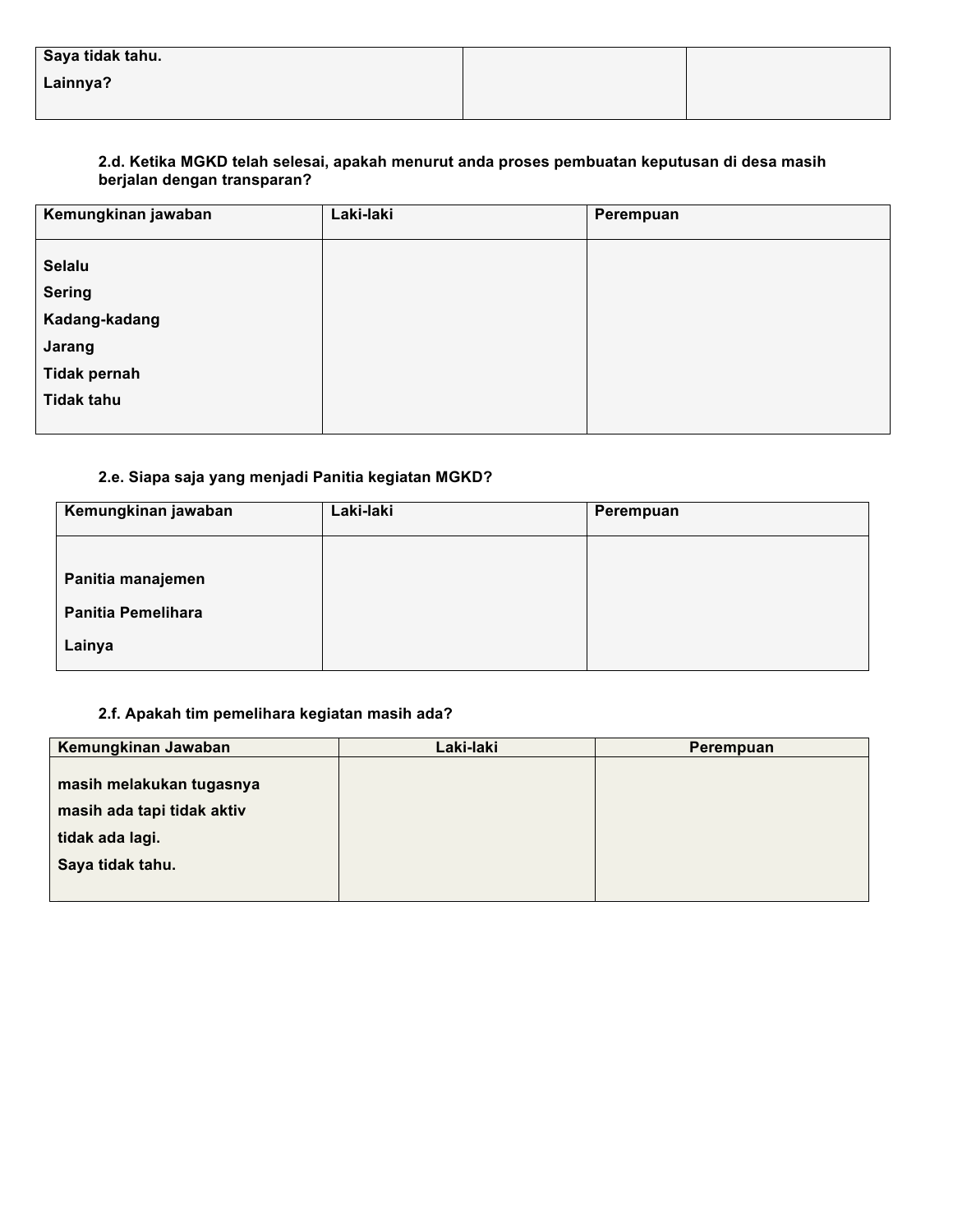### **2.g. Apakah jumlah musyawarah desa semakin meningkat semenjak selesainya proyek MGKD?**

| Kemungkinan jawaban                                                 | Laki-laki | Perempuan |
|---------------------------------------------------------------------|-----------|-----------|
| sangat meningkat                                                    |           |           |
| lumayan meningkat                                                   |           |           |
| sama saja seperti sebelum proyek MGKD<br>berakhir.                  |           |           |
| berkurang bila dibandingkan dengan<br>sebelum proyek MGKD berakhir. |           |           |
| <b>Tidak tahu</b>                                                   |           |           |

# **2.h. Apakah pernah ada proyek lain di desa ini?**

| Kemungkinan Jawaban | Laki-laki | Perempuan |
|---------------------|-----------|-----------|
|                     |           |           |
| Ada                 |           |           |
| <b>Tidak ada</b>    |           |           |
| <b>Kurang tahu</b>  |           |           |
|                     |           |           |
|                     |           |           |
|                     |           |           |
|                     |           |           |
|                     |           |           |

*(kalau ada, siapa penyelenggaranya? Jenis keuntungan, masalah dalam pelaksanaannya?*

*Porsi sumbangan perubahan desa dari MGKD dibandingkan dengan proyek lain*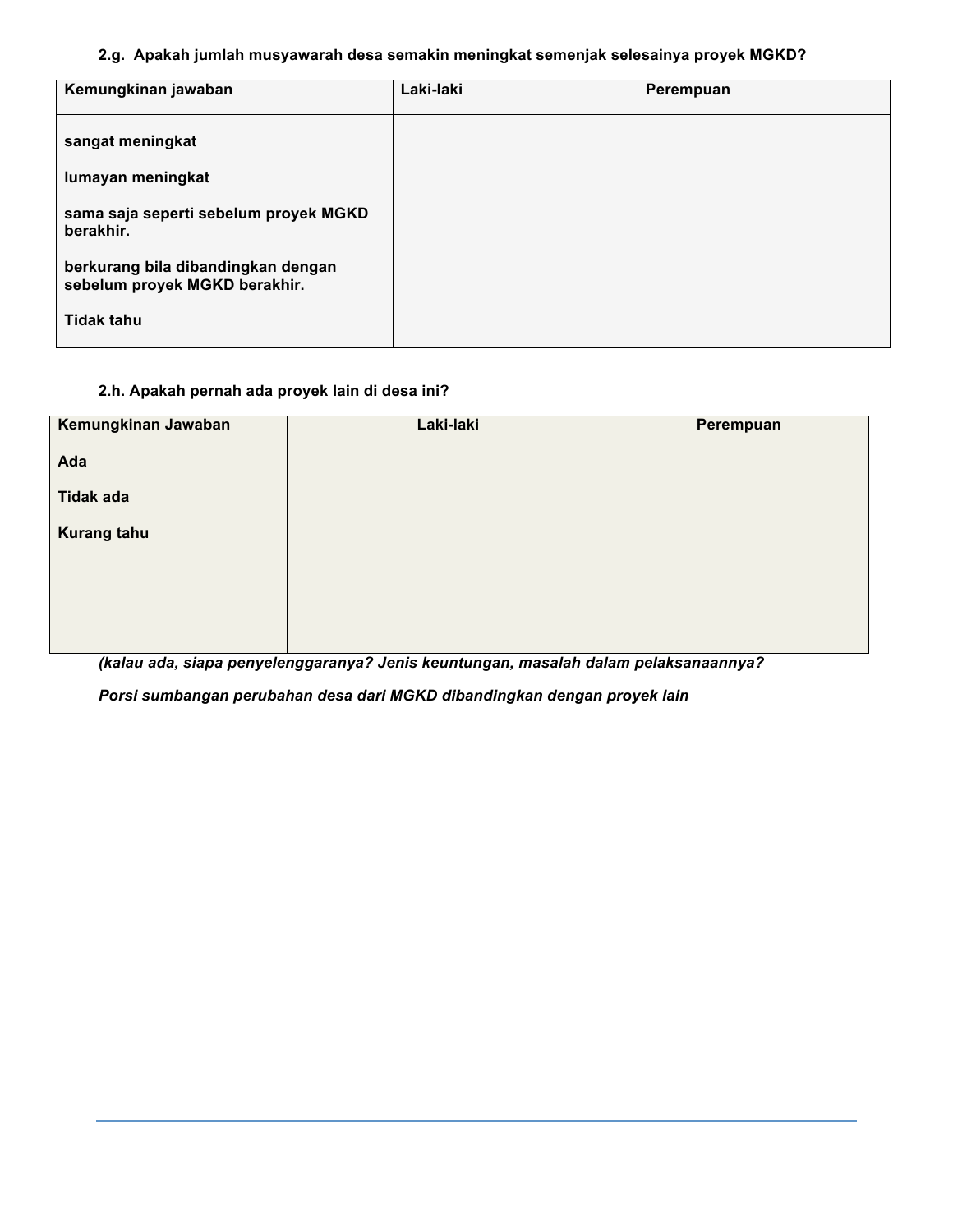#### **3.a. Siapa yang berpartisipasi dalam musyawarah MGKD?**

| Kemungkinan Jawaban            | Laki-laki | Perempuan |
|--------------------------------|-----------|-----------|
| <b>Geuchik</b>                 |           |           |
| Kaum tua                       |           |           |
| Hanya laki-laki                |           |           |
| Hanya perempuan                |           |           |
| Kelompok laki-laki & perempuan |           |           |
| eks-kombatant                  |           |           |
| eks-tapol                      |           |           |
| Pengungsi konflik yang kembali |           |           |
| Kelompok2 di desa (misal.      |           |           |
| Kelompok agama, kelompok       |           |           |
| pendidik dll)                  |           |           |
| Lainnya?                       |           |           |
|                                |           |           |

**3.b. Dalam musyawarah MGKD, Berapa rata-rata jumlah orang yang menghadirinya? (Mohon dilingkari, tandai)**

**(20-30) (30-40) (50-75) (75-100)** 

 **( 100-150) (lebih dari 150)** 

**3.c. Apakah jumlah orang yang hadir selama program MGKD dilaksanakan meningkat?**

| Kemungkinan jawaban    | Laki-laki | Perempuan |
|------------------------|-----------|-----------|
|                        |           |           |
| Meningkat              |           |           |
| <b>Tidak bertambah</b> |           |           |
| <b>Berkurang</b>       |           |           |
| Lainnya                |           |           |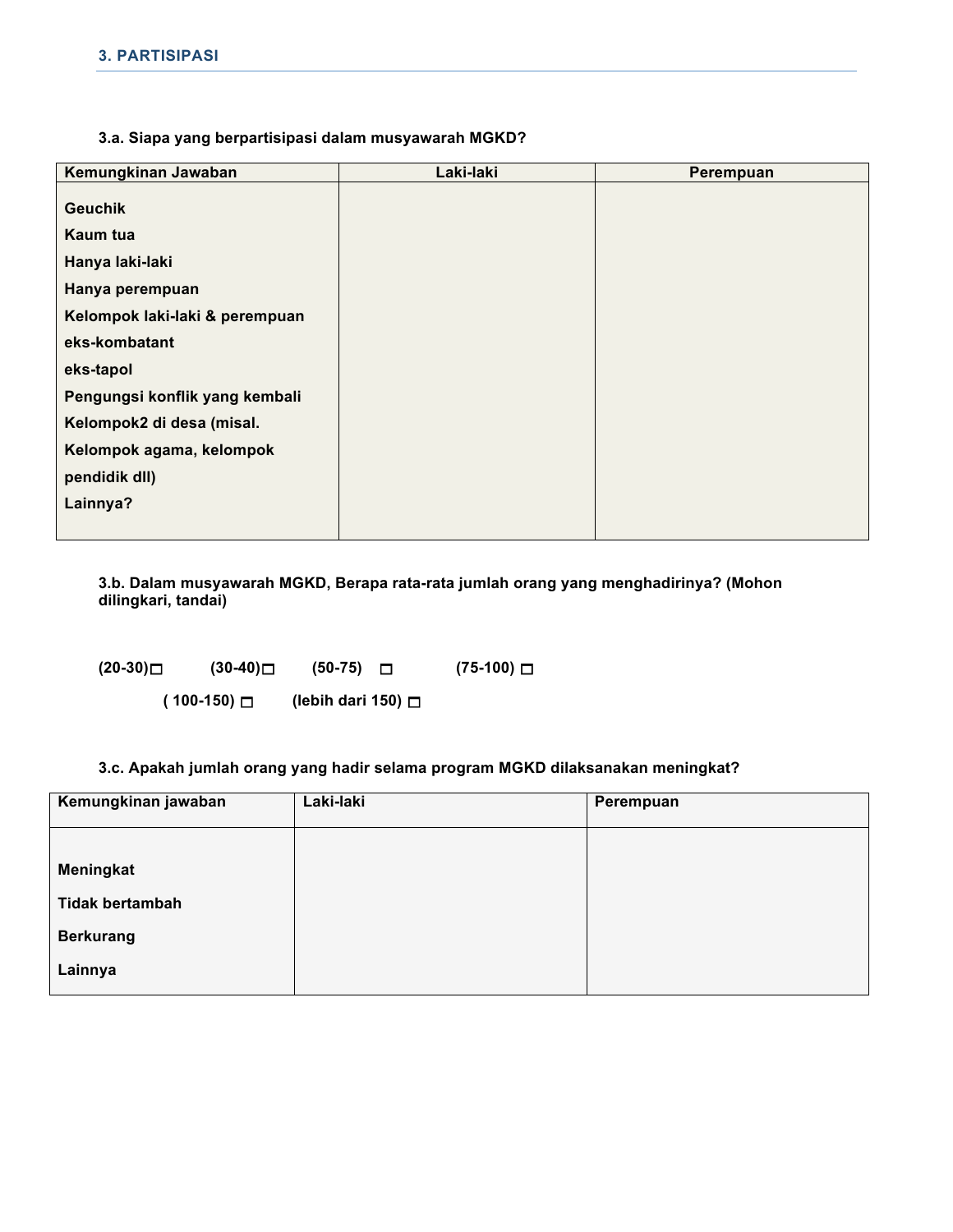**3.d.Siapa yang berpartisipasi dalam pembuatan keputusan? (Mohon lingkari, tandai jawaban yang berkaitan)** 

| Kemungkinan Jawaban                       | Laki-laki | Perempuan |
|-------------------------------------------|-----------|-----------|
|                                           |           |           |
| <b>Geuchik</b>                            |           |           |
| Kaum tua                                  |           |           |
| Hanya laki-laki                           |           |           |
| Hanya perempuan                           |           |           |
| Kelompok laki-laki & perempuan            |           |           |
| eks-kombatant                             |           |           |
| eks-tapol                                 |           |           |
| Pengungsi konflik yang kembali            |           |           |
| Kelompok2 di desa (misal. Kelompok agama, |           |           |
| kelompok pendidik dll)                    |           |           |
| Lainnya?                                  |           |           |
|                                           |           |           |

|            | Laki-laki                                 | Perempuan                          |
|------------|-------------------------------------------|------------------------------------|
|            | <b>Geuchik</b>                            | <b>Geuchik</b>                     |
|            | Kaum tua                                  | Kaum tua                           |
|            | Hanya laki-laki                           | Hanya laki-laki                    |
|            | Hanya perempuan                           | Hanya perempuan                    |
| Siapa yang | Kelompok laki-laki & perempuan            | Kelompok laki-laki & peremp        |
| Mengambil  | eks-kombatant                             | eks-kombatant                      |
| Keputusan  | eks-tapol                                 | eks-tapol                          |
|            | Pengungsi konflik yang kembali            | Pengungsi konflik yang kembali     |
|            | Kelompok2 di desa (misal. Kelompok agama, | Kelompok2 di desa (misal. Kelompok |
|            | kelompok pendidik dll)                    | agama, kelompok pendidik dll)      |
|            | Lainnya?                                  | Lainnya?                           |
|            |                                           |                                    |
|            |                                           |                                    |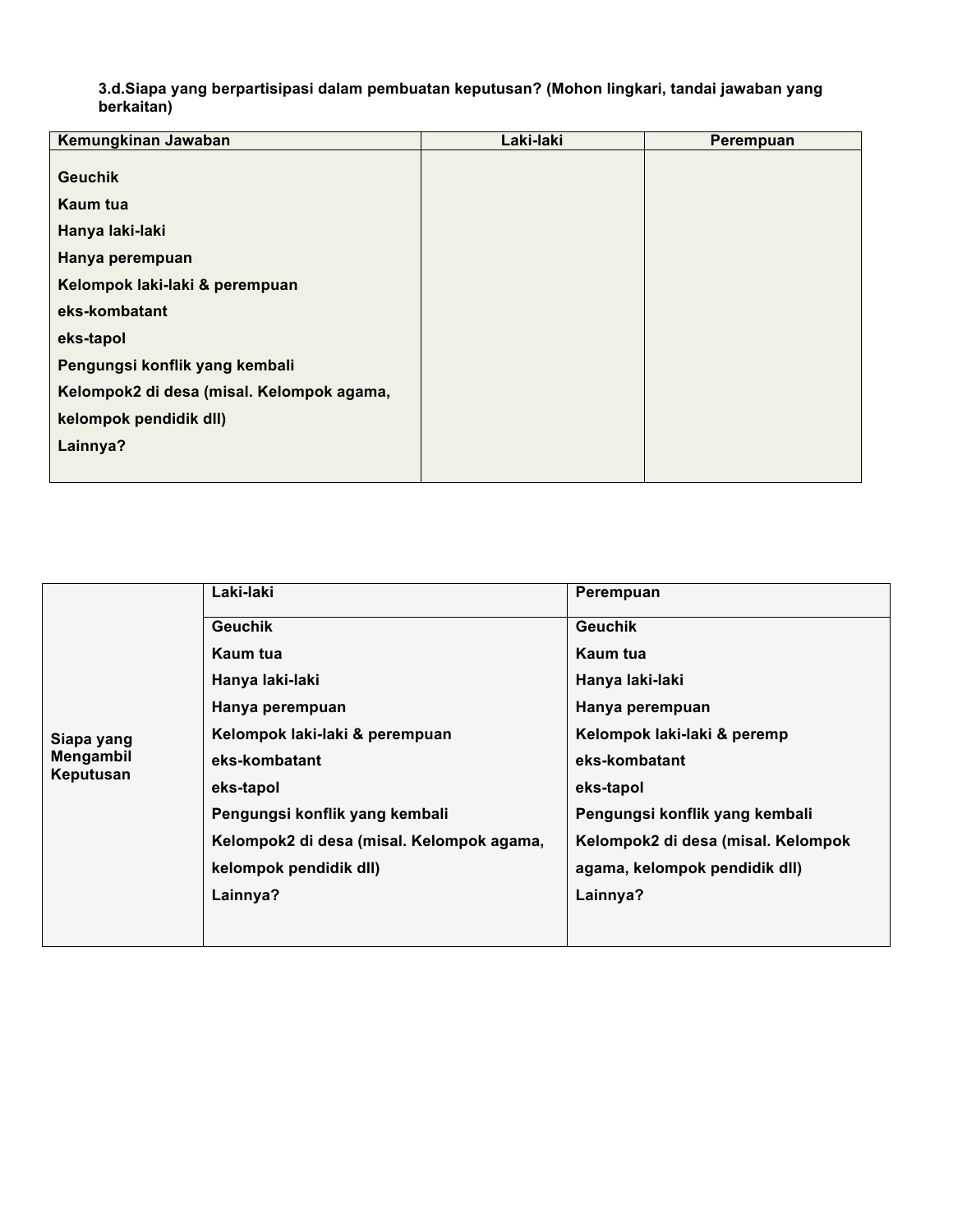#### **3.e. Bagaimana membuat keputusan dalam musyawarah?**

| Kemungkinan Jawaban             | Laki-laki | Perempuan |
|---------------------------------|-----------|-----------|
| Diskusi panjang lalu mufakat    |           |           |
| Diskusi pendek lalu mufakat     |           |           |
| Diskusi panjang lalu voting     |           |           |
| Diskusi pendek lalu voting      |           |           |
| Tidak pakai diskusi             |           |           |
| Geuchik yang memutuskan         |           |           |
| Hanya beberapa orang memutuskan |           |           |
| Fasilitator yang memutuskan     |           |           |
| Lainnya                         |           |           |
|                                 |           |           |

**3.f. Apakah semua orang boleh berbicara, meskipun pendapatnya bertentangan dengan pendapat umum? Jelaskan** 

| Kemungkinan Jawaban          | Laki-laki | Perempuan |
|------------------------------|-----------|-----------|
|                              |           |           |
| <b>Selalu</b>                |           |           |
| <b>Sering</b>                |           |           |
| Kadang-kadang                |           |           |
| <b>Tergantung situasi</b>    |           |           |
| Tidak bisa tapi tetap bicara |           |           |
| Tidak, diam saja             |           |           |
| Tidak, takut ditertawakan    |           |           |
| Lainnya                      |           |           |
|                              |           |           |
|                              |           |           |

*- Kalau tidak, bagaimana reaksinya? (diam, tetap berbicara dll)*

*- bagaimana reaksi orang lain (mendengarkan, mencemooh, dll)*

### **3.g. Apakah ibu-ibu ditanya pendapatnya dalam keputusan musyawarah MGKD?**

| Kemungkinan Jawaban | Laki-laki | Perempuan |
|---------------------|-----------|-----------|
|                     |           |           |
| <b>Selalu</b>       |           |           |
| <b>Sering</b>       |           |           |
| Kadang-kadang       |           |           |
| Jarang              |           |           |
| <b>Tidak pernah</b> |           |           |
|                     |           |           |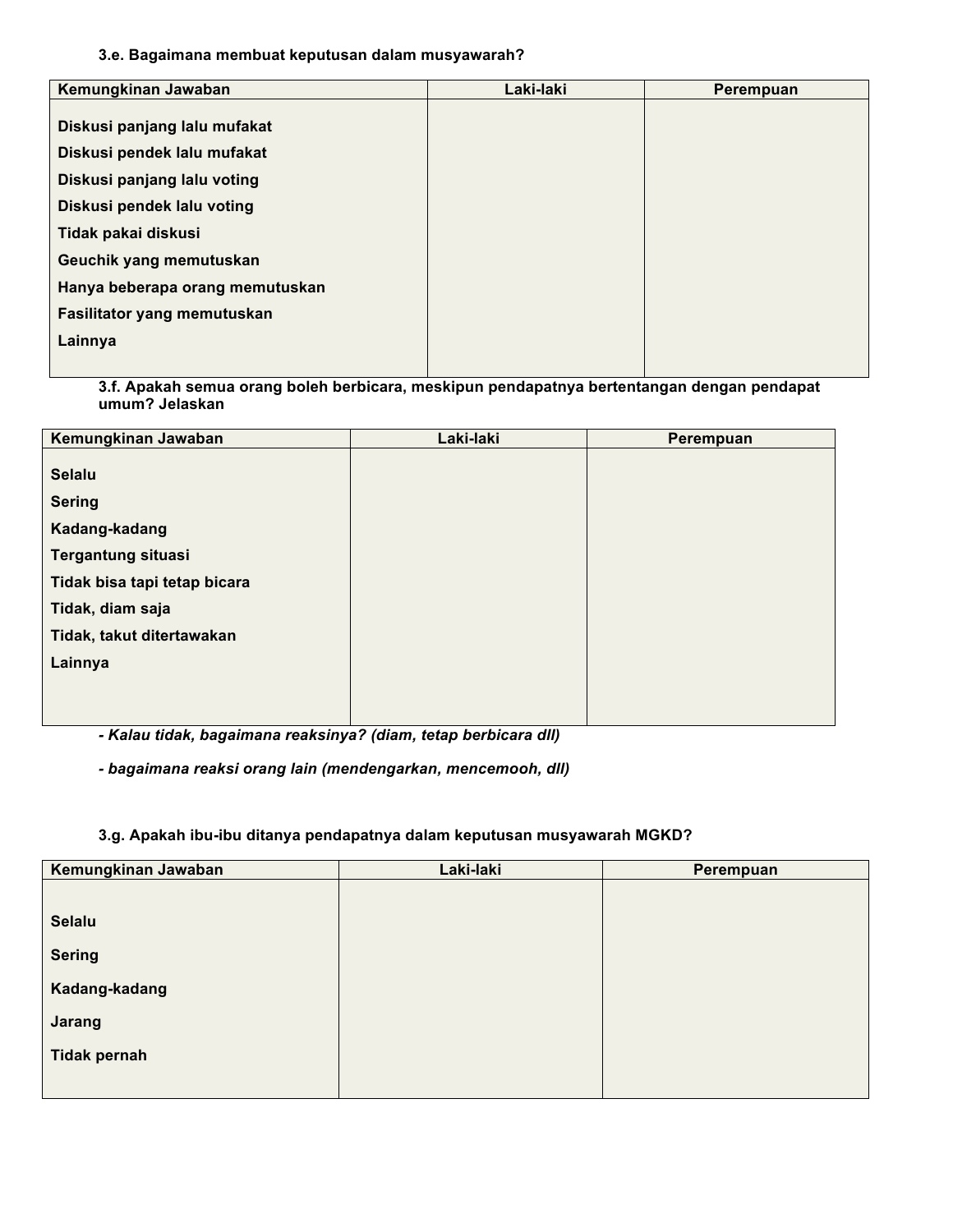#### **3.h. didalam musyawarah MGKD apakah biasanya ibu-ibu ikut berbicara?**

| Kemungkinan Jawaban | Laki-laki | Perempuan |
|---------------------|-----------|-----------|
| <b>Selalu</b>       |           |           |
| <b>Sering</b>       |           |           |
| Kadang-kadang       |           |           |
| Jarang              |           |           |
| <b>Tidak pernah</b> |           |           |

*- berbicara karena ada pendapat atau karena ditanya?*

- *usulannya diterima atau tidak*
- *bagaimana reaksi bapak-bapak ketika ibu-ibu berbicara (ditertawakan, didengarkan, dll)*
- *bagaimana perasaan anda terhadap reaksi tersebut..*

### **3.i. Kalau sebelum hadir proyek MGKD bagaimana partipasi masyarakat?**

| Kemungkinan jawaban | Laki-laki | Perempuan |
|---------------------|-----------|-----------|
|                     |           |           |
| <b>Selalu</b>       |           |           |
| <b>Sering</b>       |           |           |
| Kadang-kadang       |           |           |
| Jarang              |           |           |
| <b>Tidak pernah</b> |           |           |

**3.j. Sekarang kalau ada masalah didesa antara dua pihak, bagaimana cara penyelesaiannya?**

| Kemungkinan Jawaban                            | Laki-laki | Perempuan |
|------------------------------------------------|-----------|-----------|
| Musyawarah<br>Konsultasi diluar pertemuan Desa |           |           |
| Lainnya? (Mohon disebutkan)                    |           |           |
|                                                |           |           |
|                                                |           |           |
|                                                |           |           |
|                                                |           |           |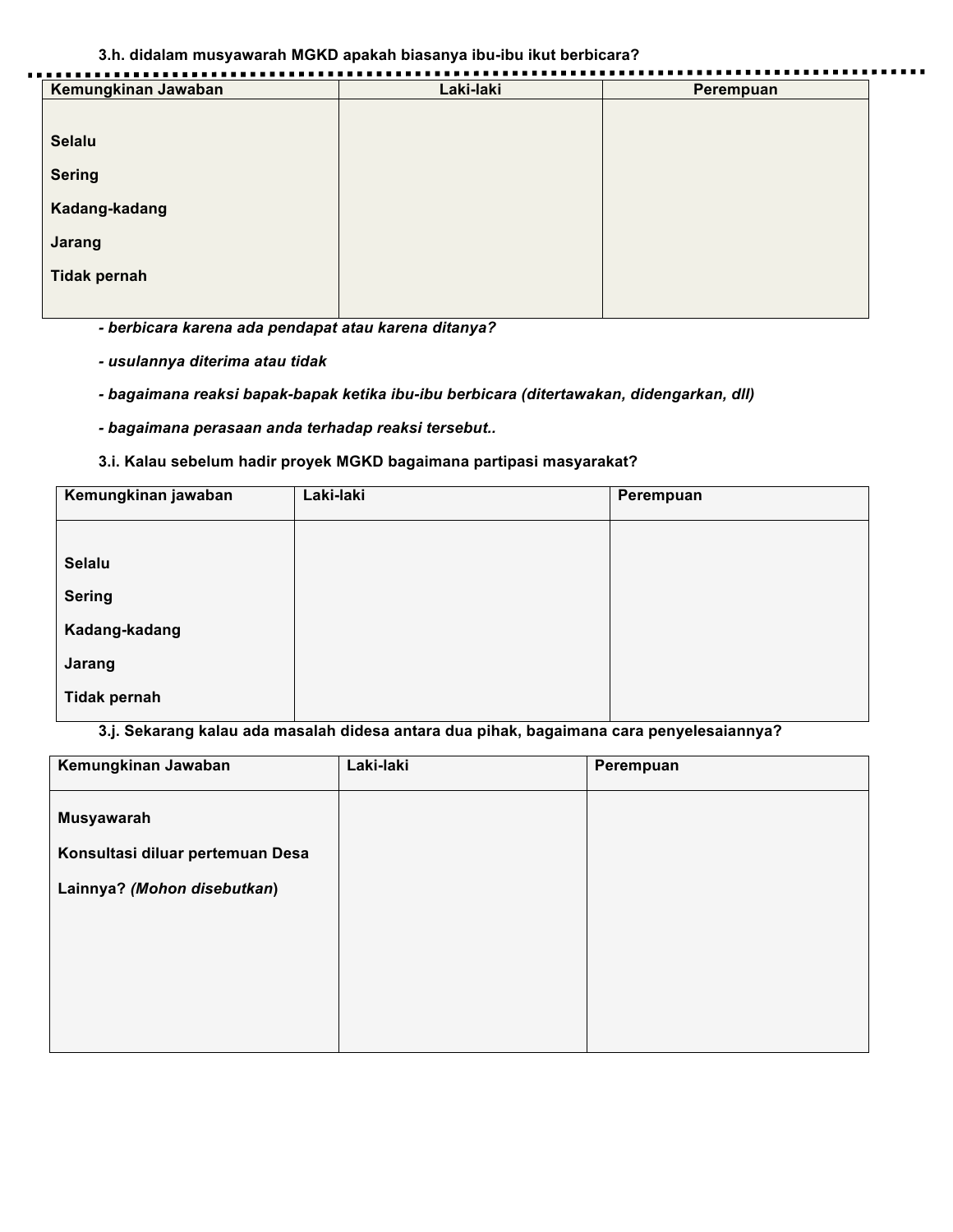### **4.a. Ada kegiatan social apa saja di desa?**

**(secara umum, kelompok atau pribadi)**

| Kemungkinan jawaban                                             | Laki-laki | Perempuan |
|-----------------------------------------------------------------|-----------|-----------|
| Kegiatan Kelompok:                                              |           |           |
| Arisan                                                          |           |           |
| Pengajian                                                       |           |           |
| <b>Gotong royong</b>                                            |           |           |
| Lainya (mohon dituliskan)                                       |           |           |
|                                                                 |           |           |
| Kegiatan Pribadi/umum:                                          |           |           |
| Biasa memulai percakapan diluar<br>rumah                        |           |           |
| Percaya akan ada masyarakat yang<br>membantu ketika ada masalah |           |           |
| Sering berbagi informasi pribadi                                |           |           |
| Menitipkan anak                                                 |           |           |
| Meminjamkan perlengkapan<br>Meminjamkan uang                    |           |           |
| Lainnya?                                                        |           |           |
|                                                                 |           |           |

# **4.b. Siapa saja yang terlibat dalam kegiatan tersebut?**

| Kemungkinan Jawaban   | Laki-laki | Perempuan |
|-----------------------|-----------|-----------|
| Laki laki saja        |           |           |
| Ibu-ibu saja          |           |           |
| Laki dan perempuan    |           |           |
| Ex-combatante / tapol |           |           |
| Pemuda                |           |           |
|                       |           |           |

*- seberapa sering terlibat*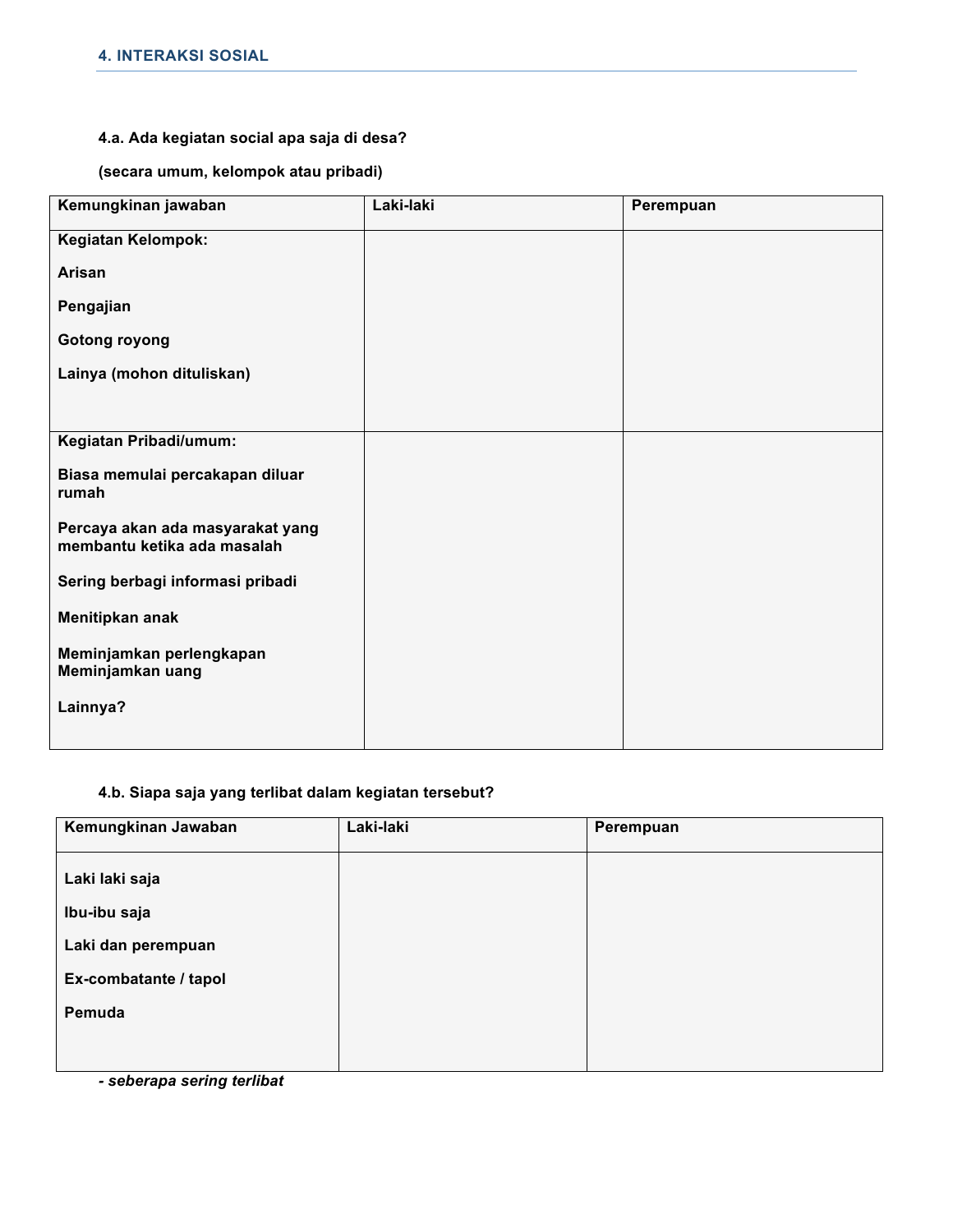# **4.c. Sekarang hubungan antar masyarakat bagaimana?**

| Kemungkinan Jawaban                                             | Laki-laki | Perempuan |
|-----------------------------------------------------------------|-----------|-----------|
| Biasa memulai percakapan diluar<br>rumah                        |           |           |
| Percaya akan ada masyarakat yang<br>membantu ketika ada masalah |           |           |
| Sering berbagi informasi pribadi                                |           |           |
| Menitipkan anak                                                 |           |           |
| Meminjamkan perlengkapan<br>Meminjamkan uang                    |           |           |
| Lainnya?                                                        |           |           |

#### **4.d. Setelah proyek MGKD selesai, apakah tingkat interaksi/hubungan social masyarakat desa berubah?**

| Kemungkinan Jawaban                                                                                                                      | Laki-laki | Perempuan |
|------------------------------------------------------------------------------------------------------------------------------------------|-----------|-----------|
| warga desa sekarang merencanakan<br>dan menghadiri lebih banyak acara<br>social desa dan sekarang lebih sering<br>bertemu dan berkumpul. |           |           |
| warga desa lebih sering berinteraksi<br>atau berhubungan dengan teman-<br>teman dan tetangganya.                                         |           |           |
| lebih sering berpartisipasi dalam<br>kegiatan gotong royong.                                                                             |           |           |
| mantan kombatan lebih sering<br>berpartisipasi dan terlibat dalam<br>perencanaan acara kemasyarakatan.                                   |           |           |
| Perempuan lebih sering berpartisipasi<br>dalam acara-acara kemasyarakatan.                                                               |           |           |
| Tidak ada perubahan                                                                                                                      |           |           |
| Tidak tahu.                                                                                                                              |           |           |
|                                                                                                                                          |           |           |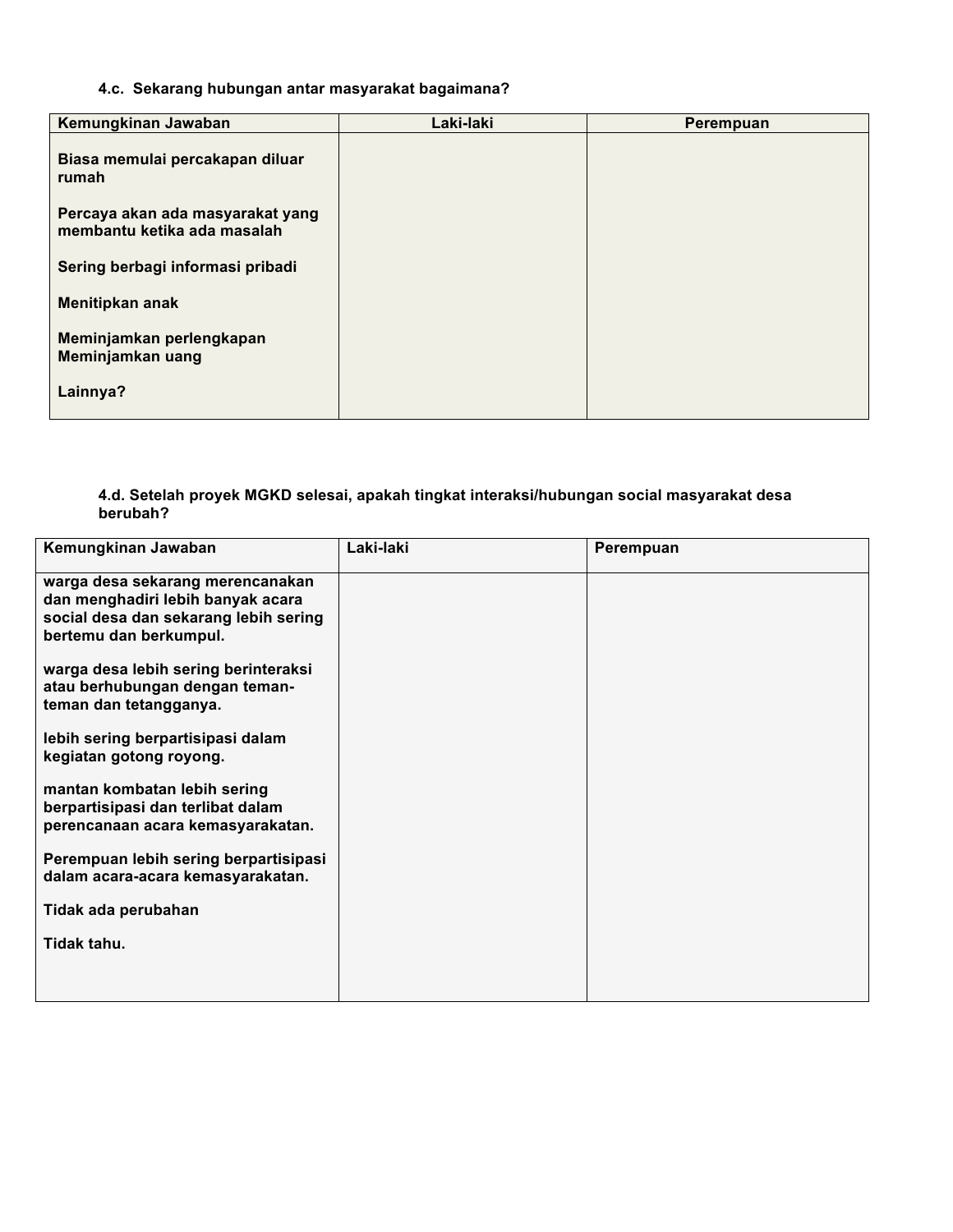# **4.e. Secara umum perasaan anda terhadap desa anda bagaimana?**

| Kemungkinan jawaban     | Laki-laki | Perempuan |
|-------------------------|-----------|-----------|
| Sangat bangga           |           |           |
| Tidak bangga (Jelaskan) |           |           |
| <b>Selalu</b>           |           |           |
| Kadang-kadang           |           |           |
| Jarang                  |           |           |
| <b>Tidak pernah</b>     |           |           |
| Lainnya?                |           |           |
|                         |           |           |

# **5. KEAMANAN**

# **5.a. Bagaimana keamanan desa anda sebelum dan sesudah proyek MGKD? Baik?**

| Kemungkinan Jawaban | Laki-laki | Perempuan |
|---------------------|-----------|-----------|
|                     |           |           |
| Sebelum:            |           |           |
| Aman                |           |           |
| Kurang aman         |           |           |
| <b>Tidak Aman</b>   |           |           |
| Lainnya             |           |           |
|                     |           |           |
|                     |           |           |
| Sesudah:            |           |           |
| Aman                |           |           |
| Kurang aman         |           |           |
| <b>Tidak Aman</b>   |           |           |
|                     |           |           |
| Lainnya             |           |           |
|                     |           |           |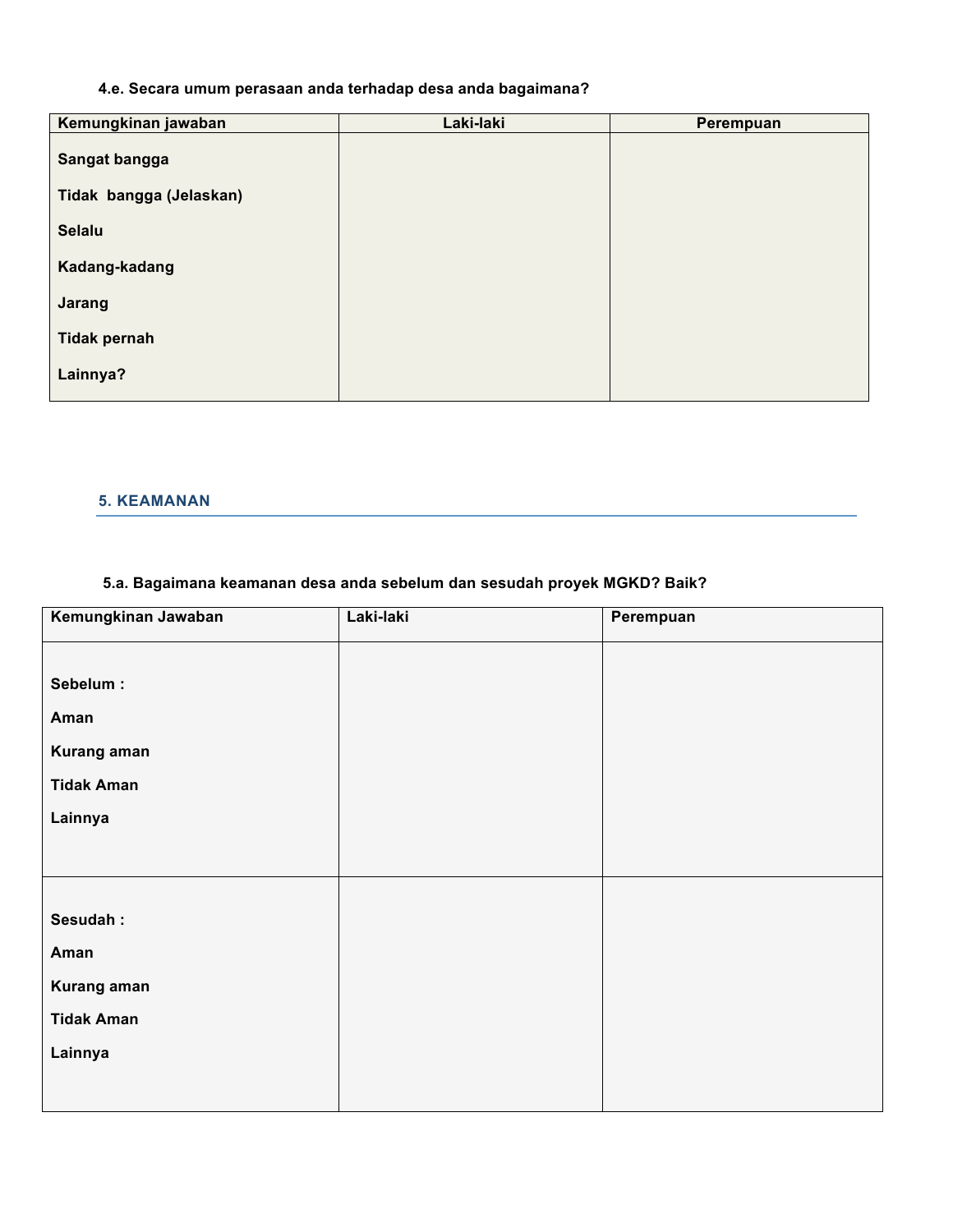# **5.b. Apakah ada perubahan yang ada rasakan dengan situasi yang lebih aman?**

| Kemungkinan Jawaban                  | Laki-laki | Perempuan |
|--------------------------------------|-----------|-----------|
| Ya, bisa keluar malam tanpa takut    |           |           |
| Ya, tidak ada intimidasi             |           |           |
| Ya, tidak ada maling/kasus pencurian |           |           |
| Sekarang banyak pencuri              |           |           |
| Biasa saja tidak ada perubahan       |           |           |
| <b>Tidak tahu</b>                    |           |           |
| Lainnya                              |           |           |

### **5.c. Bagaimana cara menjaga keamanan**

| Kemungkinan Jawaban                                                           | Laki-laki | Perempuan |
|-------------------------------------------------------------------------------|-----------|-----------|
| Ada pos jaga                                                                  |           |           |
| Tidak ada pos jaga                                                            |           |           |
| Pos polisi/TNI, hubungan dengan rakat<br>baik                                 |           |           |
| Pos polisi/TNI, hubungan dgn rakat<br>tidak baik (ada rasa takut, intimidasi) |           |           |
| Lainnya                                                                       |           |           |
|                                                                               |           |           |

# **5.d. Bagaimana pendapat anda tentang situasi keamaan Aceh kedepan**

| Kemungkinan Jawaban       | Laki-laki | Perempuan |
|---------------------------|-----------|-----------|
| Perdamaian tetap bertahan |           |           |
| Situasi lebih baik        |           |           |
| Situasi memburuk          |           |           |
| Lainnya                   |           |           |
|                           |           |           |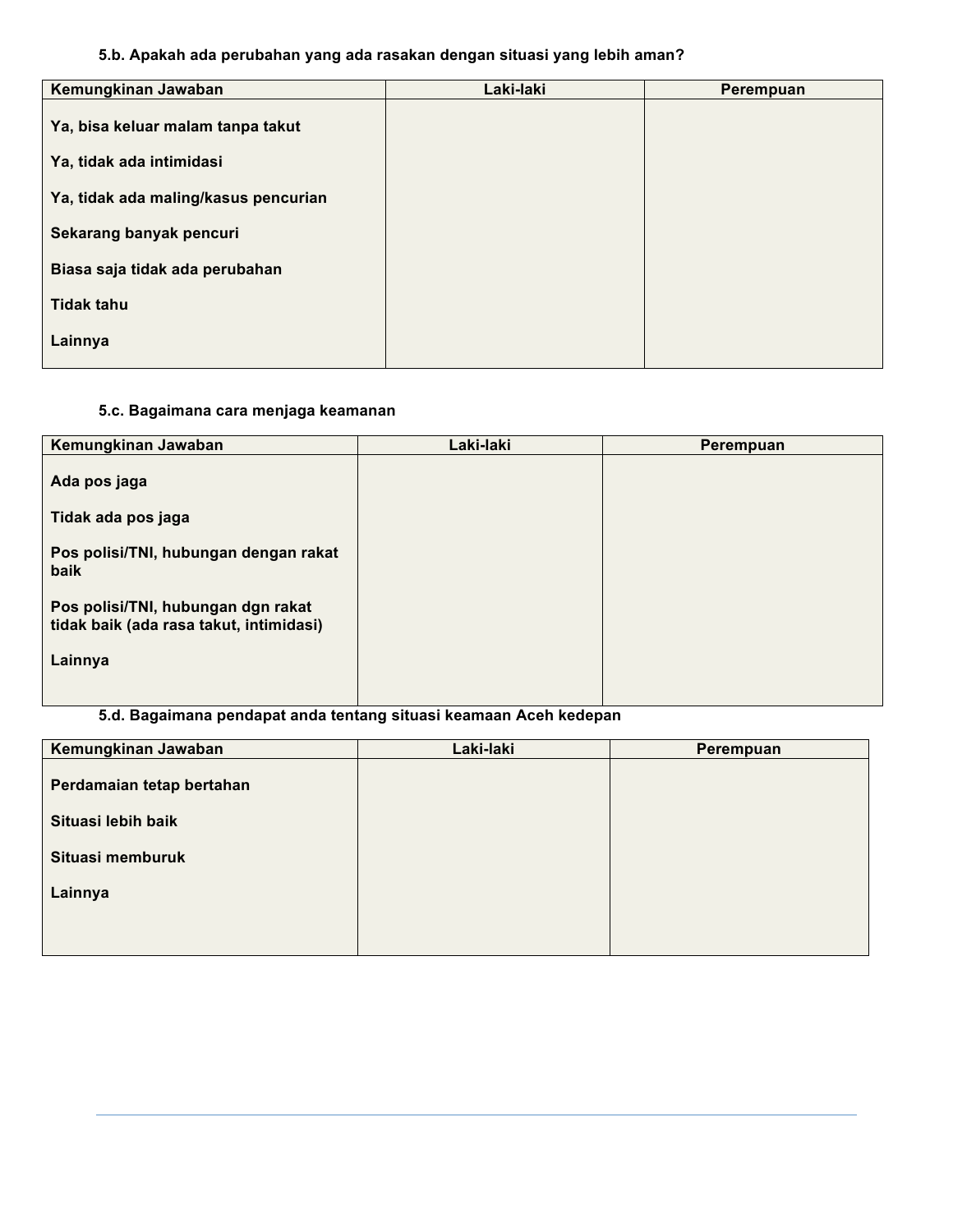#### **6.a. Apa masalah alam / lingkungan di desa ini? Jelaskan sebabnya**

| Kemungkinan Jawaban             | Laki-laki | Perempuan |
|---------------------------------|-----------|-----------|
|                                 |           |           |
| <b>Illegal logging</b>          |           |           |
| <b>Over fishing</b>             |           |           |
| <b>Coral fishing</b>            |           |           |
| Penggunaan pestisida            |           |           |
| Penggunaan herbisida            |           |           |
| Erosi tanah                     |           |           |
| Polusi air                      |           |           |
| Perubahan cuaca yang tidak bias |           |           |
| diprediksi                      |           |           |
| Lainnya?                        |           |           |
|                                 |           |           |

### **6.b. Apakah anda pernah menerima pelatihan atau pendidikan tentang persoalan lingkungan?**

| Kemungkinan Jawaban                                                                      | Laki-laki | Perempuan |
|------------------------------------------------------------------------------------------|-----------|-----------|
| Ya (Mohon sebutkan siapa yang<br>memberi informasi pelatihan dan<br>pendidikan tersebut) |           |           |
| <b>Tidak</b>                                                                             |           |           |
| Lainnya?                                                                                 |           |           |
|                                                                                          |           |           |
|                                                                                          |           |           |

### **6.c. Ketika musyawarah pemilihan proyek apakah ada mempertimbangkan masalah lingkungan atau ada usulan tentang proyek lingkungan?**

| Kemungkinan Jawaban                                           | Laki-laki | Perempuan |
|---------------------------------------------------------------|-----------|-----------|
| Mempertimbangkan                                              |           |           |
| Tidak mempertimbangkan                                        |           |           |
| Ada usulan proyek lingkungan (apa<br>proyeknya dan dampaknya) |           |           |
| Kalau ada usulan proyek lingkungan<br>(kenapa)                |           |           |
| Lainnya                                                       |           |           |

**-kalau jawabannya "ada", bagaimana dampaknya terhadap lingkungan**